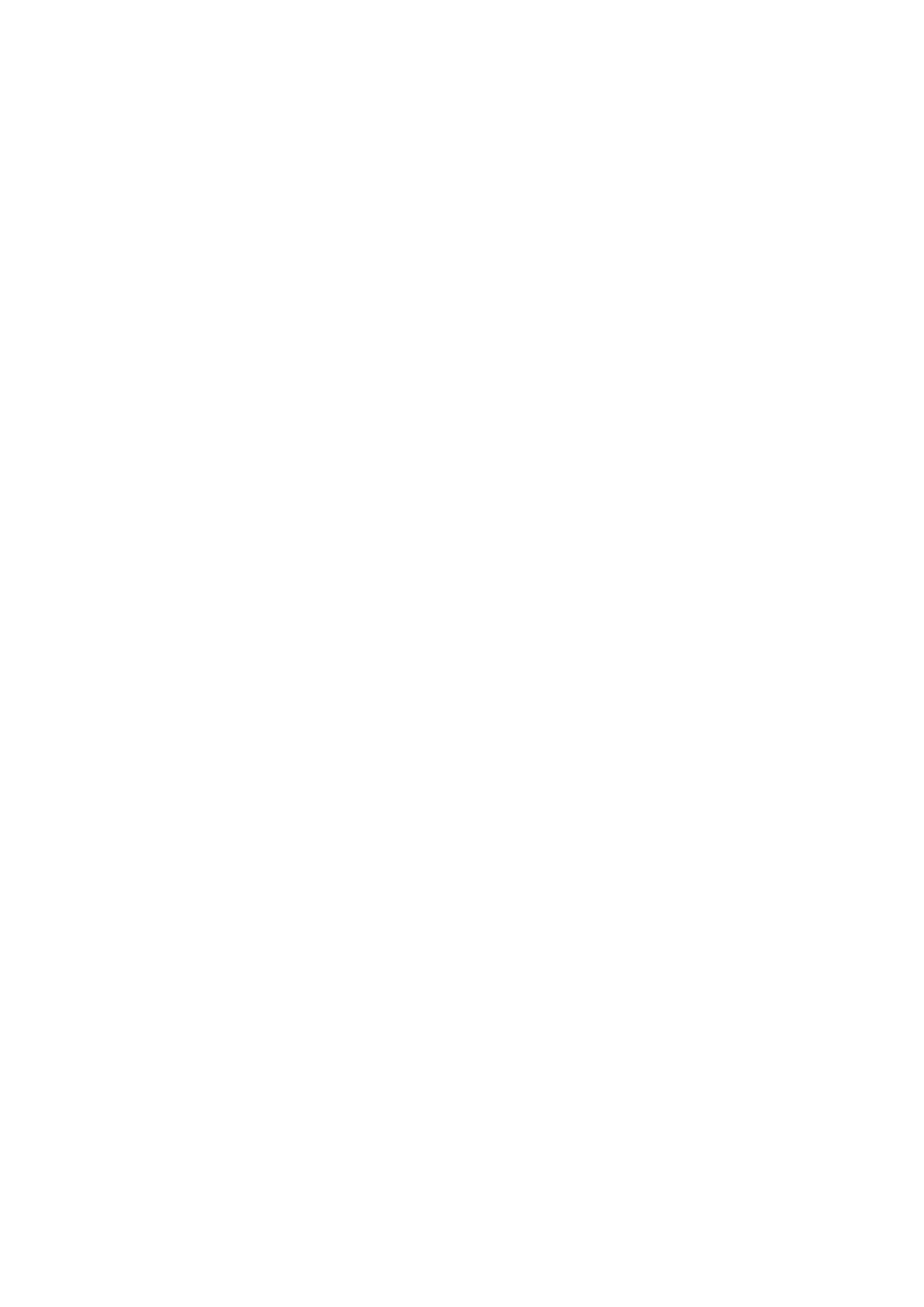

| <b>ITEM</b>  | <b>TABLE OF CONTENTS</b>                                                        | <b>PAGE</b> |
|--------------|---------------------------------------------------------------------------------|-------------|
| 1            | Welcome                                                                         | 5           |
| $\mathbf{2}$ | <b>Apologies</b>                                                                | 5           |
| 3            | <b>Declaration of Interest</b>                                                  | 5           |
| 4            | <b>Confirmation of Minutes</b>                                                  | 5           |
| 5            | <b>Leave of Absence</b>                                                         | 5           |
| 6            | <b>Acknowledgements</b>                                                         | 5           |
| 7            | <b>Petitions</b>                                                                | 5           |
| 8            | <b>Deputations</b>                                                              | 5           |
| 9            | <b>Public Forum</b>                                                             | 5           |
| 10           | <b>Extraordinary Business</b>                                                   | 5           |
| 11           | Local board consultation feedback and input into the Annual Budget<br>2022/2023 | 7           |
| 12           | <b>Consideration of Extraordinary Items</b>                                     |             |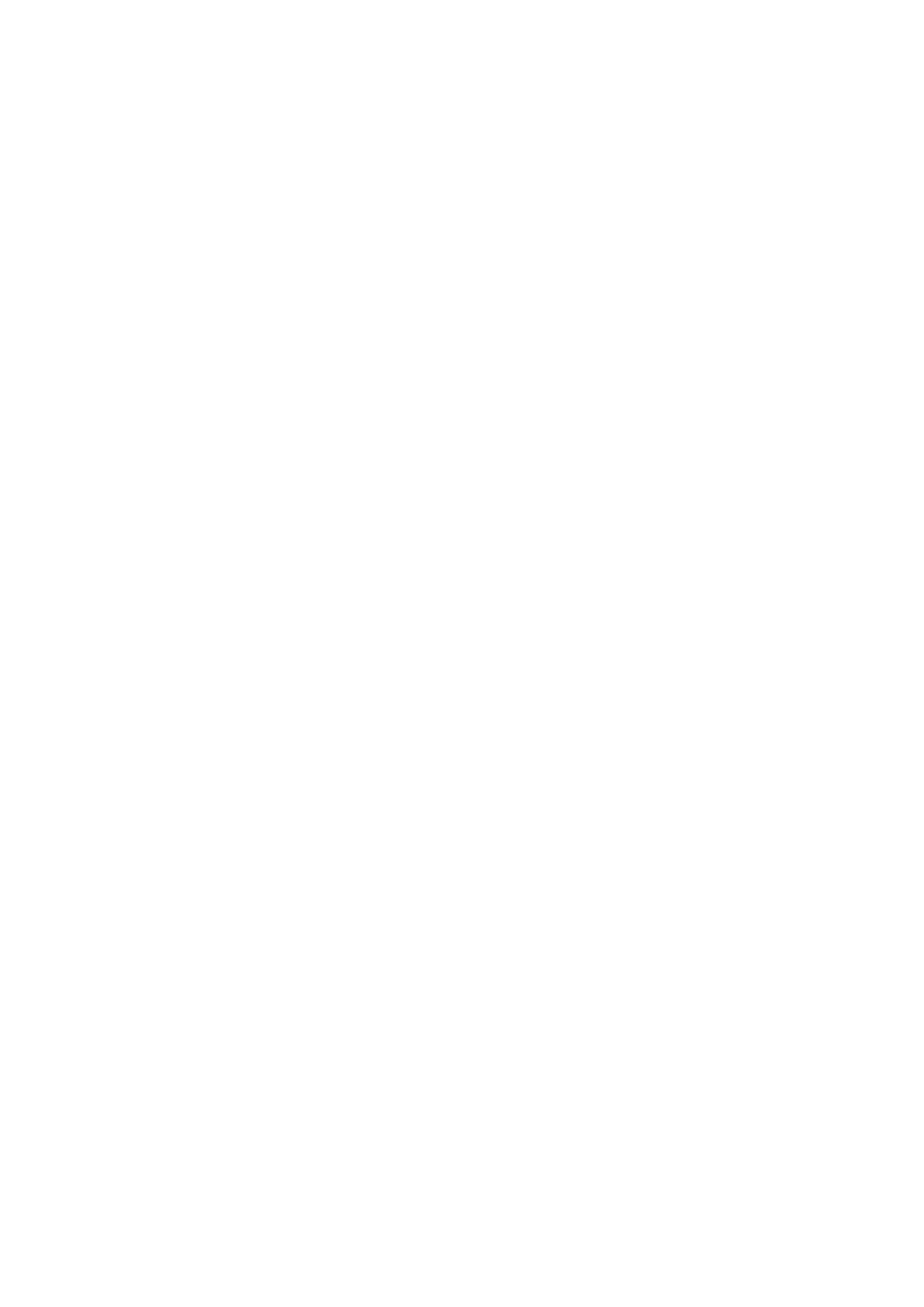

#### <span id="page-4-1"></span><span id="page-4-0"></span>**1 Welcome**

Kua uru mai a hau kaha, a hau maia, a hau ora, a hau nui, Ki runga, ki raro, ki roto, ki waho Rire, rire hau…pai marire

Translation (non-literal) - Rama Ormsby Let the winds bring us inspiration from beyond, Invigorate us with determination and courage to achieve our aspirations for abundance and sustainability Bring the calm, bring all things good, bring peace… good peace.

#### **2 Apologies**

At the close of the agenda no apologies had been received.

#### <span id="page-4-2"></span>**3 Declaration of Interest**

Members are reminded of the need to be vigilant to stand aside from decision making when a conflict arises between their role as a member and any private or other external interest they might have.

#### <span id="page-4-3"></span>**4 Confirmation of Minutes**

That the Waiheke Local Board:

a) confirm the minutes of its ordinary meeting, held on Wednesday, 27 April 2022, as true and correct.

#### <span id="page-4-4"></span>**5 Leave of Absence**

At the close of the agenda no requests for leave of absence had been received.

#### <span id="page-4-5"></span>**6 Acknowledgements**

At the close of the agenda no requests for acknowledgements had been received.

#### <span id="page-4-6"></span>**7 Petitions**

There was no petitions as this is a part of a Special Consultative Process.

#### <span id="page-4-7"></span>**8 Deputations**

There was no deputations as this is a part of a Special Consultative Process.

#### <span id="page-4-8"></span>**9 Public Forum**

There is no public forum as this is a part of a Special Consultative Process

#### <span id="page-4-9"></span>**10 Extraordinary Business**

Section 46A(7) of the Local Government Official Information and Meetings Act 1987 (as amended) states:

"An item that is not on the agenda for a meeting may be dealt with at that meeting if-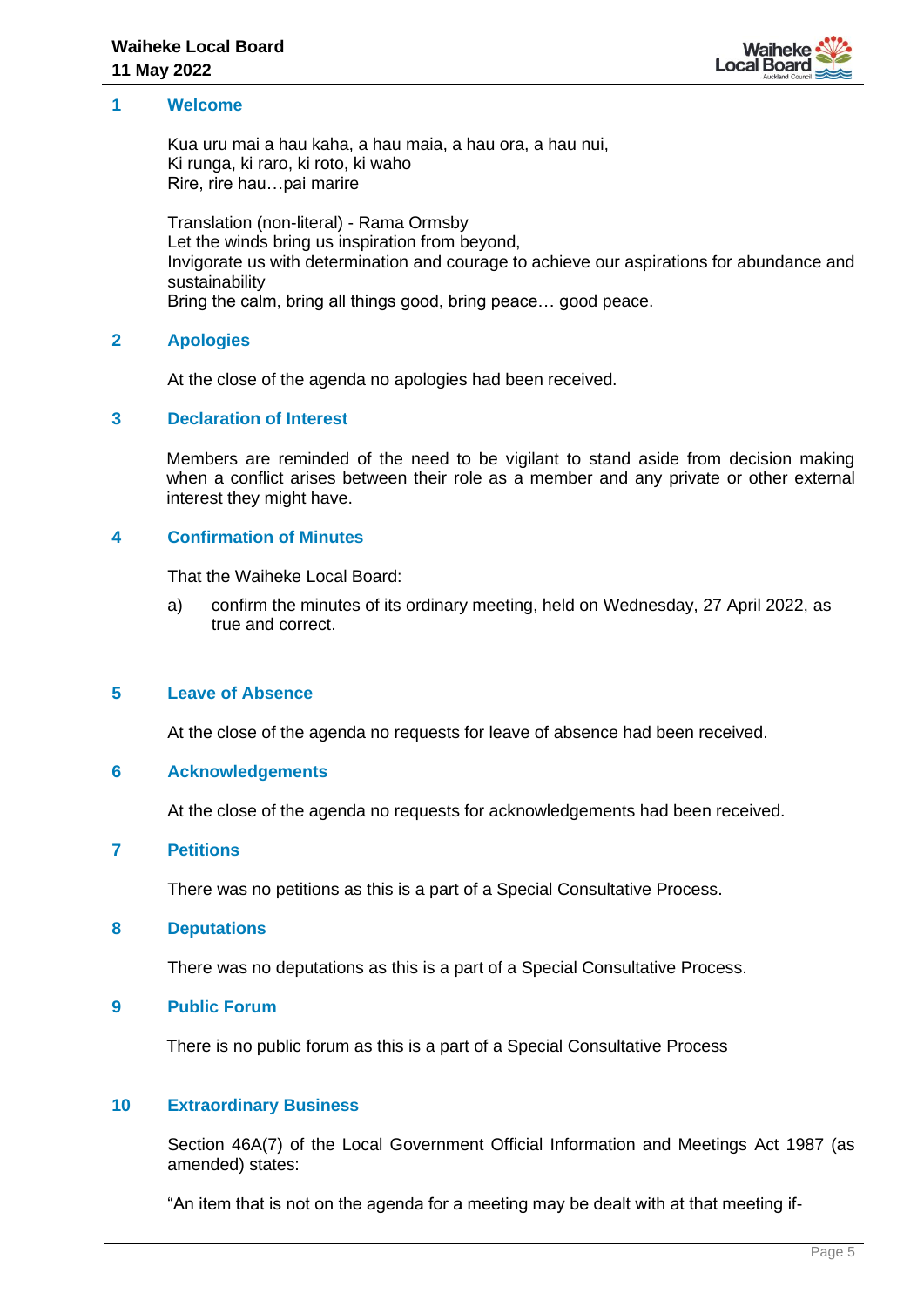

- (a) The local authority by resolution so decides; and
- (b) The presiding member explains at the meeting, at a time when it is open to the public,-
	- (i) The reason why the item is not on the agenda; and
	- (ii) The reason why the discussion of the item cannot be delayed until a subsequent meeting."

Section 46A(7A) of the Local Government Official Information and Meetings Act 1987 (as amended) states:

"Where an item is not on the agenda for a meeting,-

- (a) That item may be discussed at that meeting if-
	- (i) That item is a minor matter relating to the general business of the local authority; and
	- (ii) the presiding member explains at the beginning of the meeting, at a time when it is open to the public, that the item will be discussed at the meeting; but
- (b) no resolution, decision or recommendation may be made in respect of that item except to refer that item to a subsequent meeting of the local authority for further discussion."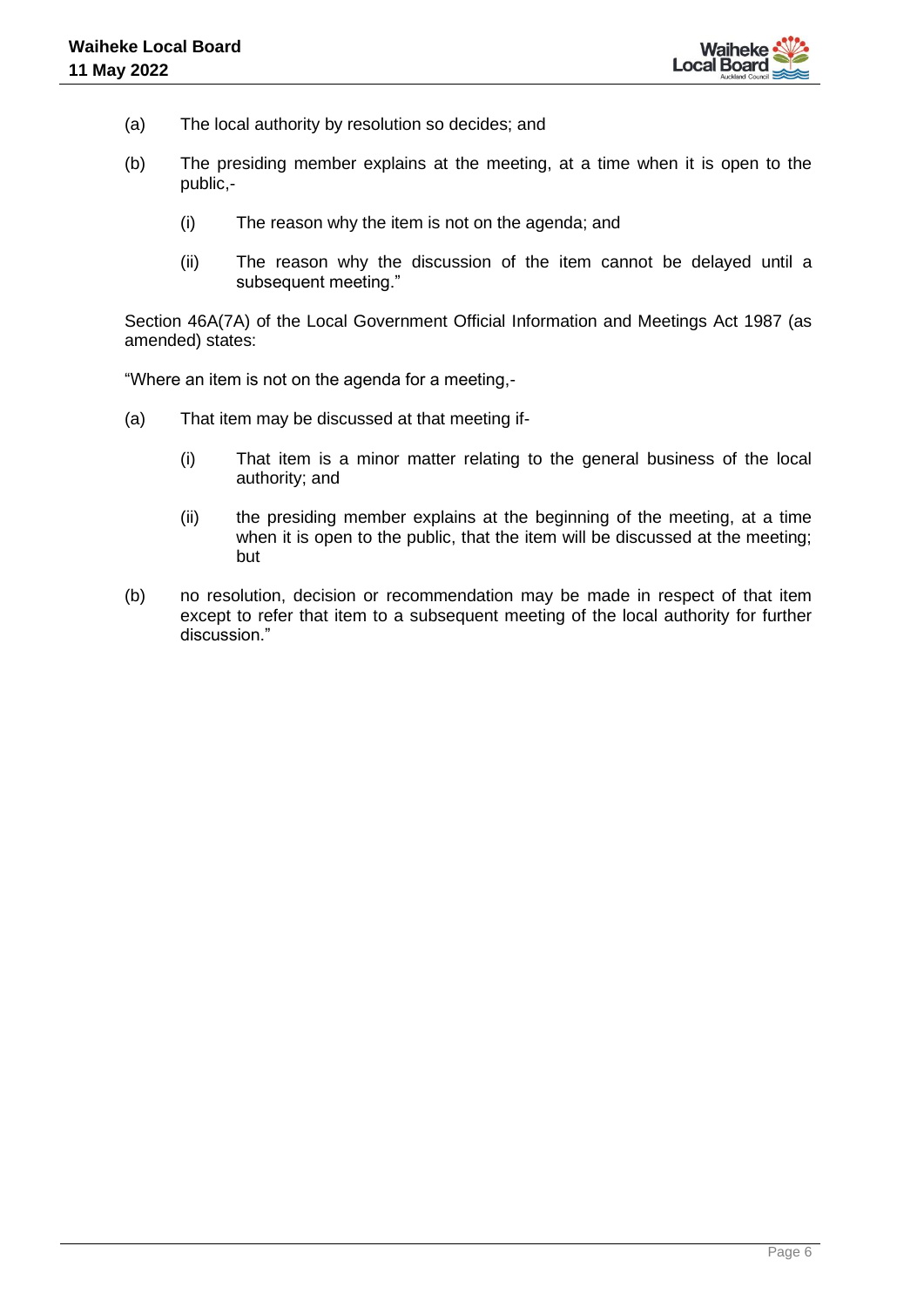

### <span id="page-6-0"></span>**Local board consultation feedback and input into the Annual Budget 2022/2023**

**File No.:** CP2022/05498

### **Te take mō te pūrongo Purpose of the report**

- 1. To receive consultation feedback from the Waiheke Local Board area on:
	- proposed priorities and activities for the Waiheke Local Board Agreement 2022/2023.
	- regional topics for the Annual Budget 2022/2023.
- 2. To recommend any local matters to the Governing Body, that they will need to consider or make decisions on in the Annual Budget 2022/2023 process.
- 3. To provide input on the proposed regional topics in the Annual Budget 2022/2023.

### **Whakarāpopototanga matua Executive summary**

- 4. Local board agreements set out annual funding priorities, activities, budgets, levels of service, performance measures and initiatives for each local board area. Local board agreements for 2022/2023 will be included in the Council's Annual Budget 2022/2023.
- 5. Auckland Council publicly consulted from 28 February to 28 March 2022 to seek community views on the proposed Annual Budget 2022/2023. This included consultation on the Waiheke Local Board's proposed priorities for 2022/2023 to be included in their local board agreement.
- 6. Auckland Council received 11,550 pieces of feedback in total across the region including 99 submissions from the Waiheke local board area. The majority of local respondents (73 per cent) were generally supportive of the proposed local board priorities.
- 7. Full copies of submissions can be found at this link <https://akhaveyoursay.aucklandcouncil.govt.nz/submissions-annual-budget-2022-2023>
- 8. In the Annual Budget process there are financial matters where local boards provide recommendations to the Governing Body, for consideration or decision-making. This includes:
	- proposed locally driven initiative capital projects outside local boards' decisionmaking responsibility
	- release of local board specific reserve funds
	- any local board advocacy initiatives.

The Governing Body will consider these items as part of the Annual Budget decision-making process in June 2022.

9. Local boards have a statutory responsibility to provide input into regional strategies, policies, plans, and bylaws. This report provides an opportunity for the local board to provide input on council's proposed Annual Budget 2022/2023.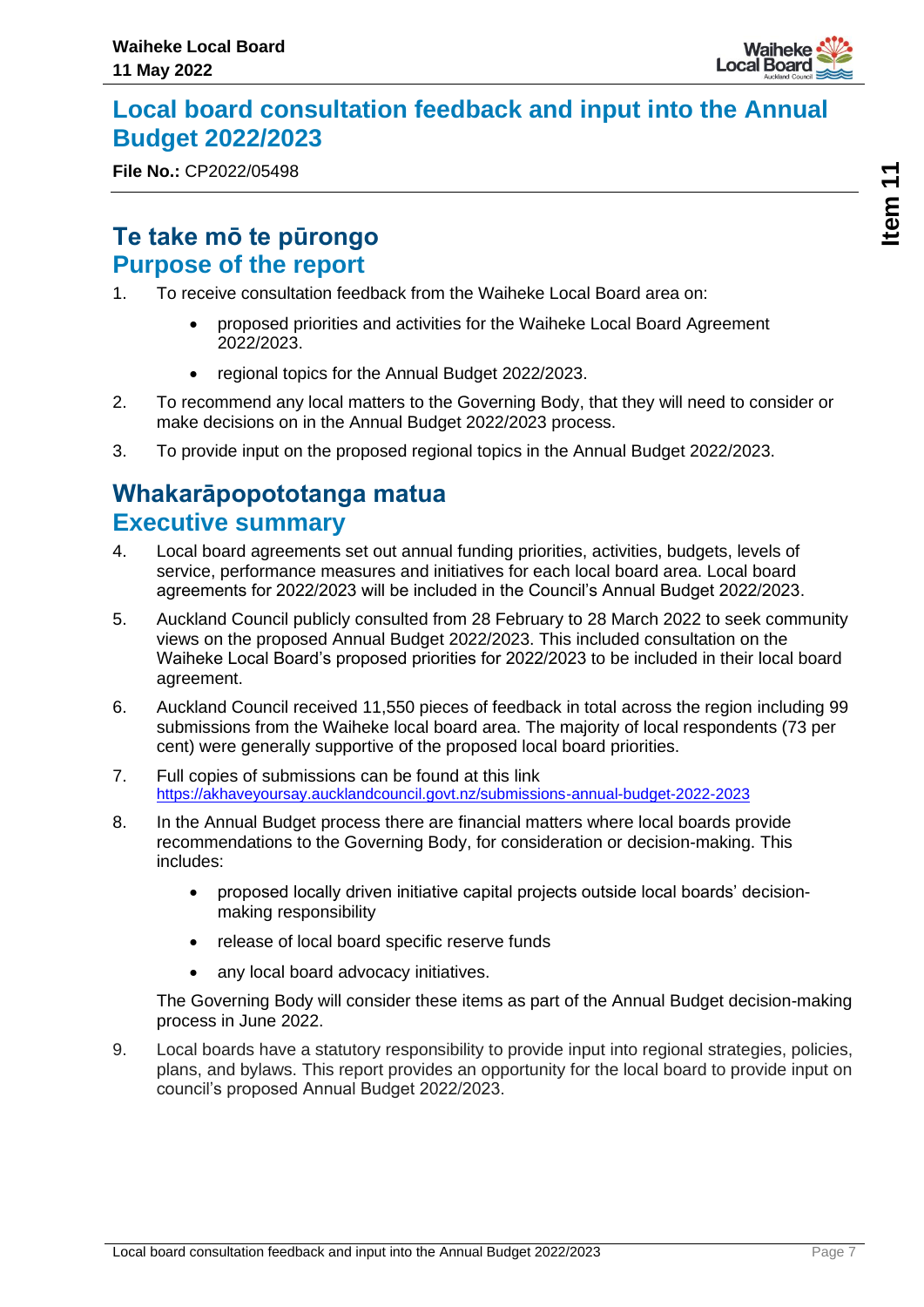

### **Ngā tūtohunga Recommendations**

That the Waiheke Local Board:

- a) receive consultation feedback on the proposed Waiheke Local Board priorities and activities for 2022/2023.
- b) receive consultation feedback on regional topics in the Annual Budget 2022/2023 from people and organisations based in the Waiheke local board area.
- c) recommend that the Governing Body approves any proposed locally driven initiative (LDI) capital projects, which are outside local boards' allocated decision-making responsibility.
- d) provide input on regional topics in the proposed Annual Budget 2022/2023 to the Governing Body (Attachment A).
- e) provide its advocacy initiatives for the Annual Budget 2022/2023 to the Governing Body (Attachment B).

### **Horopaki Context**

- 10. Each financial year Auckland Council must have a local board agreement (as agreed between the Governing Body and the local board) for each local board area. The Waiheke Local Board Agreement sets out how the Council will reflect the priorities in the Waiheke Local Board Plan 2020 in respect to the local activities to be provided in the Waiheke local board area and includes information relating to budgets, levels of service, and performance measures.
- 11. The local board agreements 2022/2023 will form part of the Auckland Council's Annual Budget 2022/2023.
- 12. Auckland Council publicly consulted from 28 February to 28 March 2022 to seek community views on the proposed Annual Budget 2022/2023, as well as local board priorities and proposed activities to be included in the local board agreement 2022/2023.
- 13. Due to the impacts of the ongoing COVID-19 global pandemic, significant pressure has been placed upon the council's financial position. This has created significant flow on effects for the council's proposed Annual Budget 2022/2023.

### **Tātaritanga me ngā tohutohu Analysis and advice**

14. This report includes analysis of consultation feedback, any local matters to be recommended to the Governing Body and seeks input on regional topics in the proposed Annual Budget 2022/2023.

### **Consultation feedback overview**

- 15. As part of the public consultation Auckland Council used a variety of methods and channels to reach and engage a broad cross section of Aucklanders to gain their feedback and input into regional and local topics.
- 16. In total, Auckland Council received feedback 11,550 pieces of feedback in the consultation period. This feedback was received through:
	- written feedback 9,464 online or hard copy forms, emails or letters
	- in person 2,086 pieces of feedback through online Have Your Say events, or independently managed phone interviews. All events (except one which didn't have any attendees) were moved to an online platform or cancelled due to the red Covid-19 traffic light setting.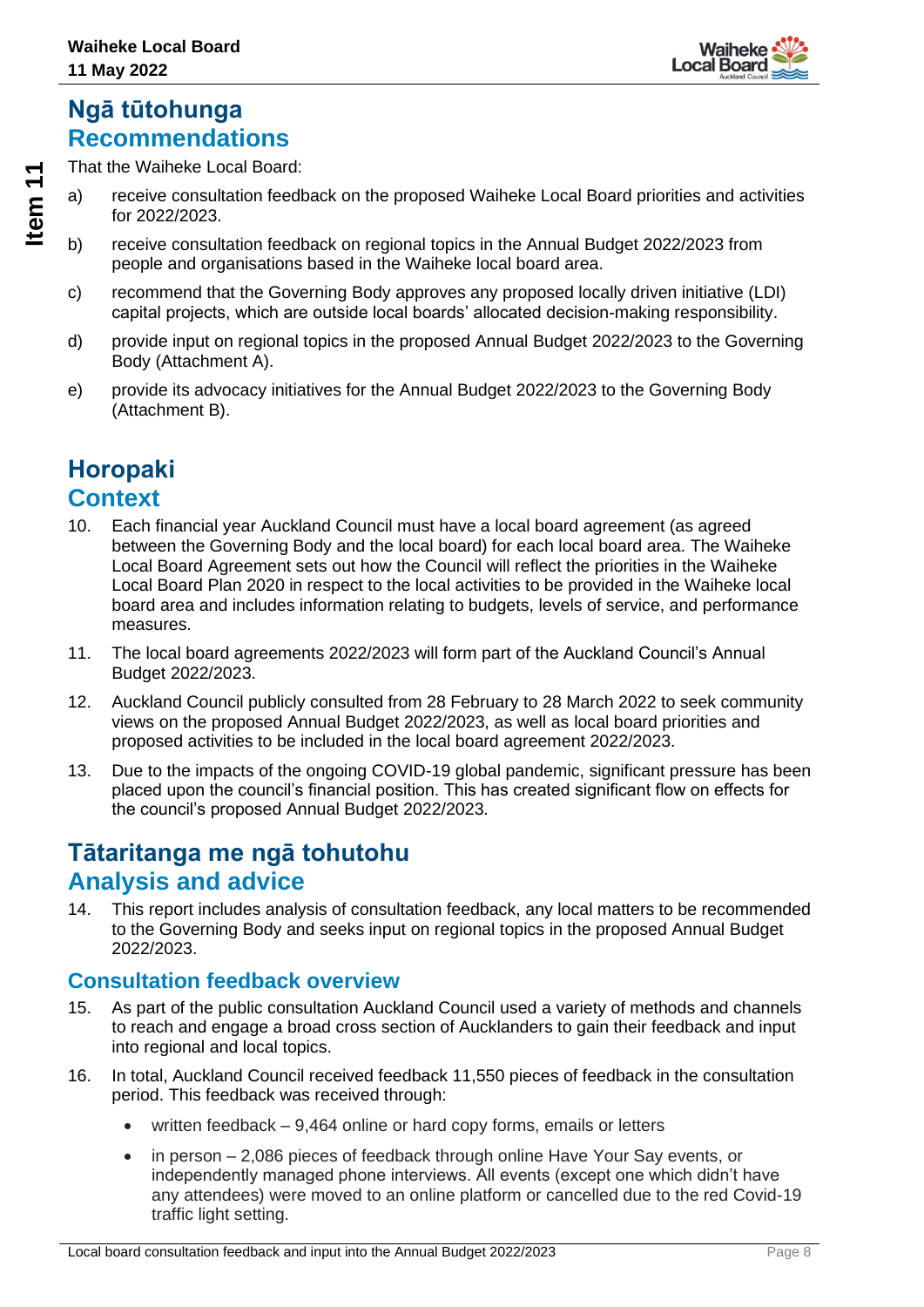

• Full copies of submissions can be found at this link. <https://akhaveyoursay.aucklandcouncil.govt.nz/submissions-annual-budget-2022-2023>

### **Feedback received on the Waiheke Local Board's priorities for 2022/2023**

- 17. The Waiheke Local Board consulted on the following priorities for 2022/2023:
	- Progressing the Mātiatia Strategic Plan
	- Continuing delivery of the Tawaipareira Reserve Concept Plan, including a new playground, learn to ride and pump track
	- Progressing prioritised actions within the Rangihoua / Onetangi Sports Park Management Plan
	- Implementing recommendations from the Waiheke Destination Management Plan and collaborating with businesses and tertiary providers to create diverse economic/career opportunities on the island
	- Commencing the growing stage of the Waiheke Ngahere (Forest) Strategy to enhance biodiversity, increase canopy cover and improve Waiheke Island's carbon footprint
	- Working with our community and businesses to progress actions within the Waiheke Island Climate Action Plan
	- Supporting initiatives which protect, restore and enhance the island's natural environment
- 18. 99 submissions were received on Waiheke Local Board's priorities for 2022/2023. The majority of local respondents (73 per cent) were generally supportive of the proposed local board priorities.



19. Consultation feedback on local board priorities will be considered by the local board when approving their local board agreement between 21-23 June 2022.

#### **Information on submitters**

20. The tables and graphs below indicate the demographic categories people identified with. This information only relates to those submitters who provided demographic information.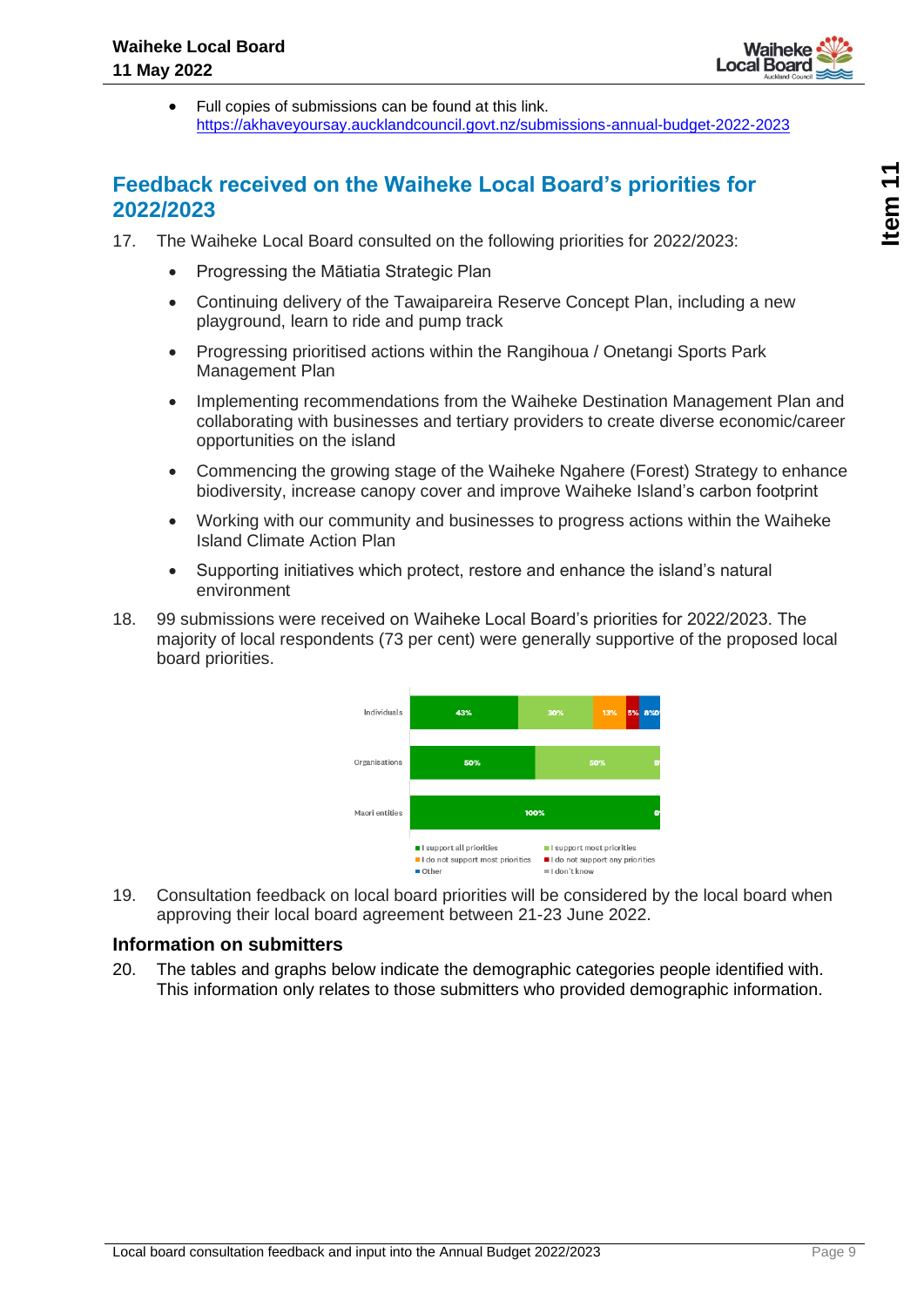



### **Key themes**

21. Key themes of note across the feedback received (through written, in-person and social media channels) included:

< 15 15-24 25-34 35-44 45-54 55-64 65-74 75 +

#### **Those in support:**

- Prioritise climate action and environmental initiatives
- Increase safe footpaths and cycleways
- Support community environmental programmes

10%

5%

O<sub>o</sub>c

- Increase local board authority and budget
- Support affordable housing and the homeless
- Food resilience
- Marine protection
- Improved waste management / composting facilities

#### **Those not in support:**

- Rakino Hall repair
- Focus on essential infrastructure, toilets, track maintenance.
- Living on Waiheke is not affordable

#### **Other:**

- Rakino Hall repair
- Ensure roads are fit for purpose and safe

#### **Feedback on other local topics**

- 22. Key themes across feedback received on other local topics included:
	- Environmental protection
	- Climate action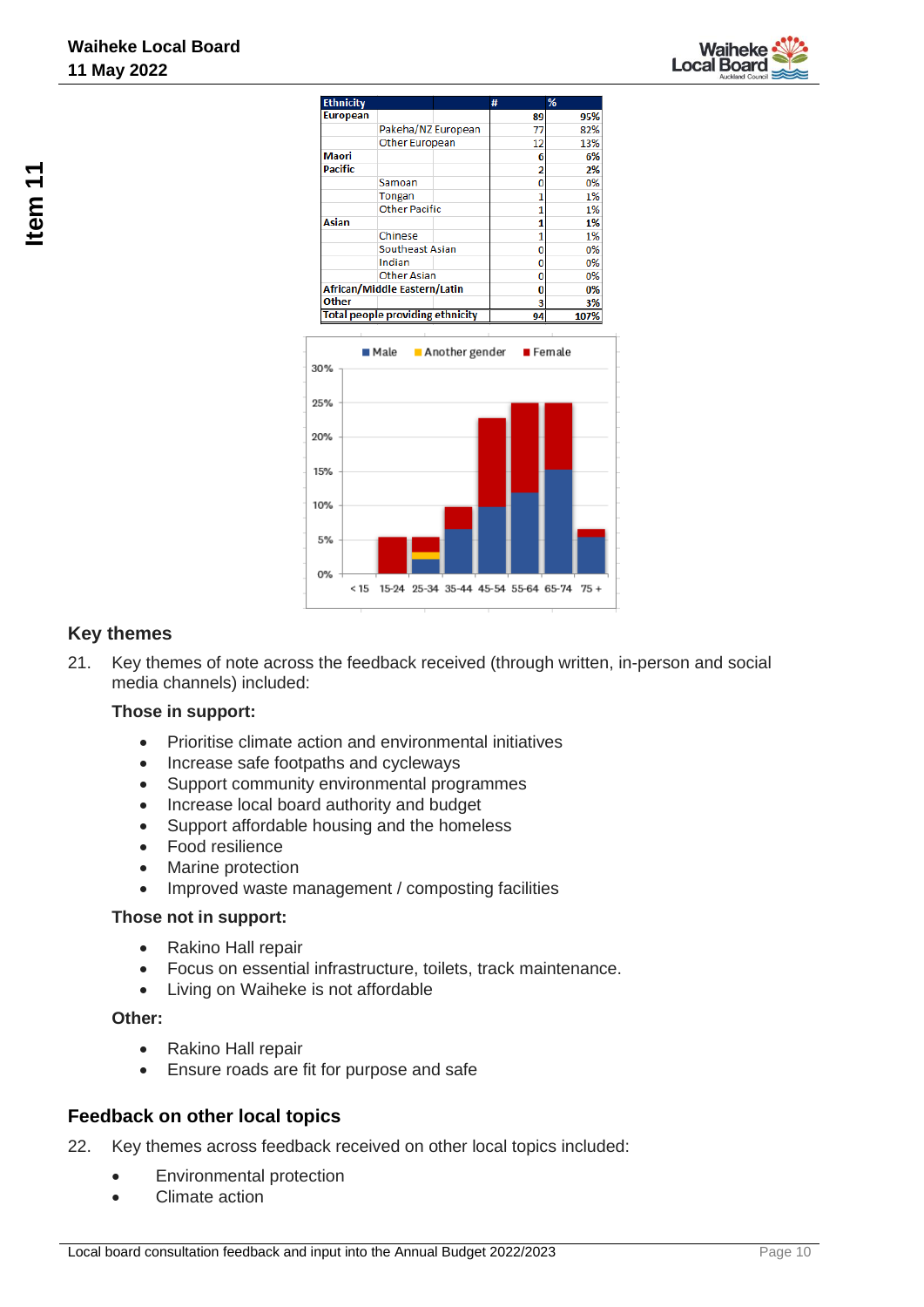

- Zero carbon, zero waste
- Governance and local decision-making
- Youth career opportunities
- Cultural and community wellbeing
- Public toilet at McKenzie Reserve
- Arts facilities
- Sports facilities
- Swimming pool

#### **Overview of feedback received on regional topics in the Annual Budget 2022/2023 from the Waiheke Local Board area**

- 23. The proposed Annual Budget 2022/2023 sets out Auckland Council's priorities and how to pay for them. Consultation on the proposed Annual Budget asked submitters to respond to four key questions on:
	- 1. Climate
	- 2. Budget Pressures
	- 3. Operating Spending Prioritisation
	- 4. Waste Service Standardisation
- 24. The submissions received from the Waiheke Local Board area on these key issues are summarised below, along with an overview of any other areas of feedback on regional proposals with a local impact.

#### **Key Question 1: Climate**

- 25. Aucklanders were asked about a proposed climate action package which will be funded by a targeted rate. The climate action package includes investments in low-carbon public transport, active walking and cycling networks; and urban ngahere (forest) canopy cover.
- 26. This is proposed to be funded through \$574 million from a targeted rate over the next 10 years as well additional funding from government co-funding.
- 27. The graphs below give an overview of the responses from the Waiheke Local Board area.



#### Key themes

28. Key themes of note across the feedback received included:

Those in support

- Improve public transport accessibility and affordability including electric/hydrogen ferries, buses, trains.
- Better infrastructure for walking / cycling.
- Doesn't go far enough, set tangible targets.
- Do/Fund as much as possible now, don't delay.

**Item 11**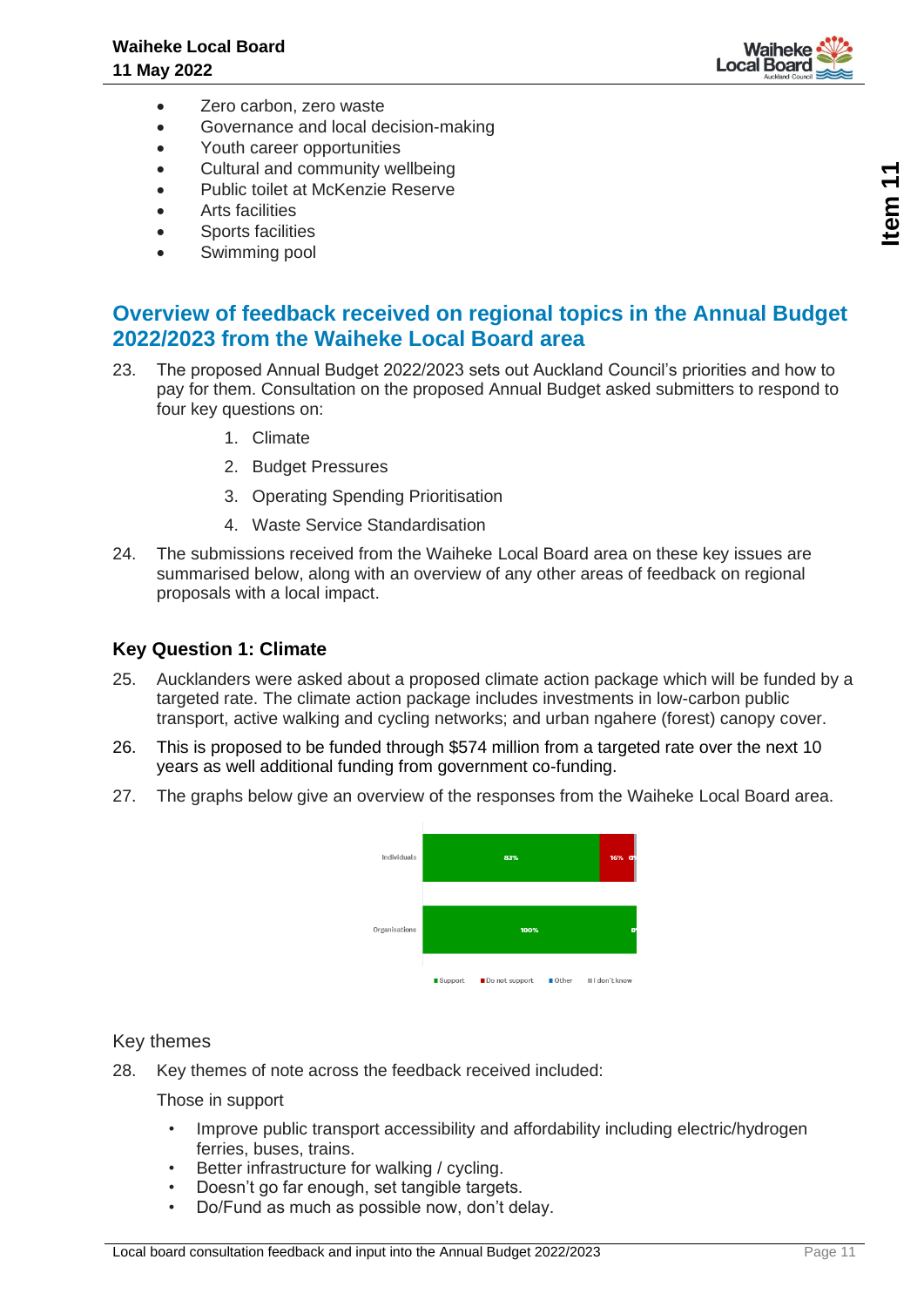

- Increase tree canopy.
- Should be at the forefront of every council decision.

Those not in support

- Rates are already too expensive and people can't afford higher rates.
- Find savings in other areas (staff costs, fleet vehicles, projects) .
- Government role.
- Focus on existing infrastructure.
- Climate change is not an issue.

#### **Key Question 2: Budget Pressures**

- 29. Aucklanders were asked about a range of levers proposed to manage on-going budget pressures. Council are forecasting a budget shortfall of \$85 million for 2022/2023 compared to what was budgeted for in the 10-year Budget 2021-2031. This is due to on-going impacts of COVID-19 on revenue and growing inflationary pressure.
- 30. A range of levers are proposed to manage the budget pressures including:
	- Using the Government's Better Off support package funding
	- Changing the timing of some capital spending
	- Implementing cost reductions in the form of efficiency savings and a potential reduction in some services
	- Keeping the previously agreed general rates increase of 3.5 per cent for 2022/2023 and;
	- Continuing work on the sale or long-term lease of non-strategic assets as required.
- 31. The graphs below give an overview of the responses from the Waiheke Local Board area.



#### Key themes

32. Key themes of note across the feedback received included:

#### **Those in support**

- Rates should not increase any further.
- Seems financially prudent.
- Reduce council staff, consultants and salaries.
- Maintain environmental programmes.

#### **Those not in support**

- Reduce council staff and salaries.
- Oppose asset sale.
- Oppose reduction in service levels.
- Borrow more now for infrastructure required.
- Reduce spending on non-necessary projects.
- 33. Since consultation, further reduction in revenue caused by the COVID-19 omicron outbreak and rising interest and inflation costs has compounded budget pressures.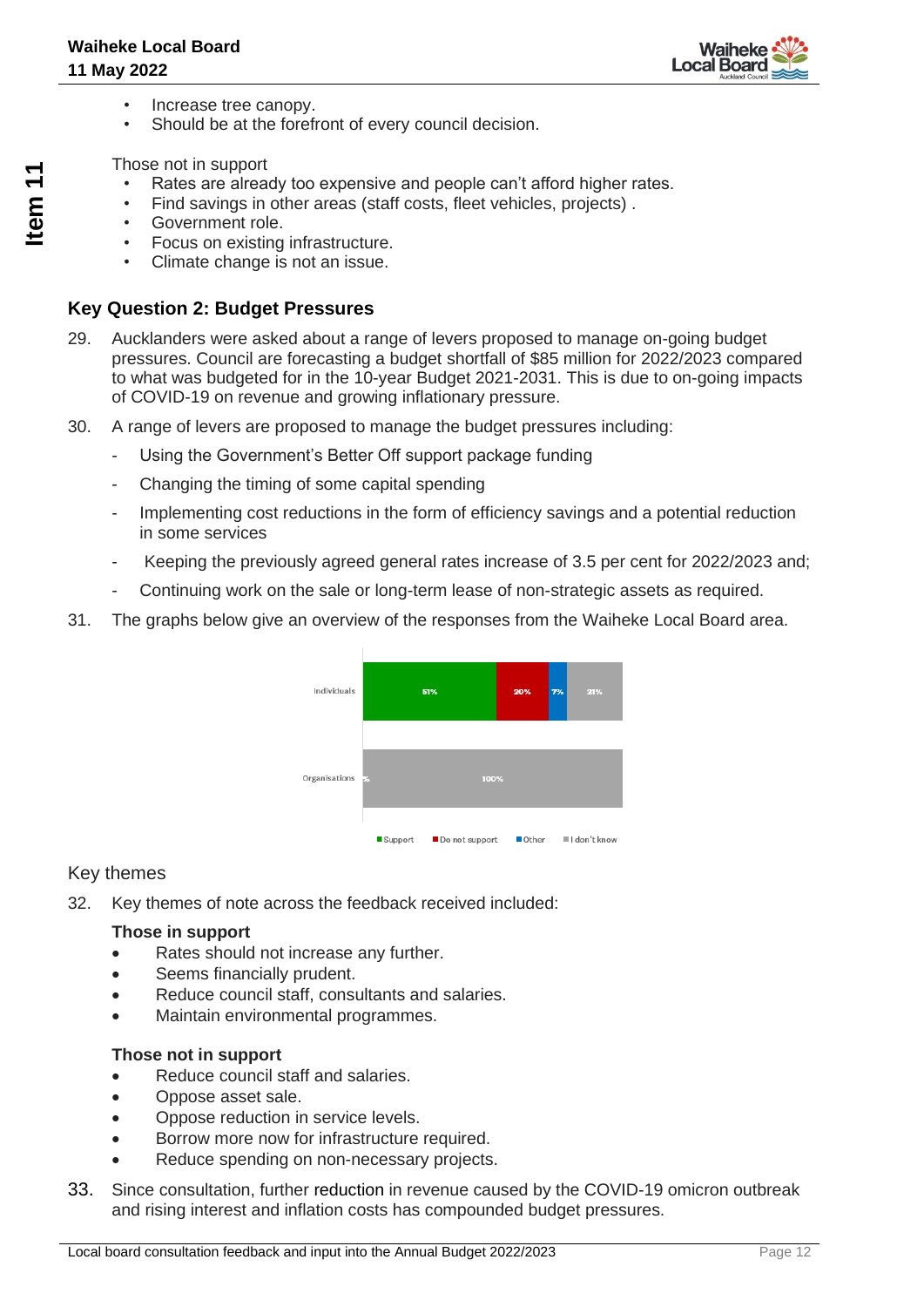

34. Local Board Chairs attended a Finance and Performance Committee workshop outlining the increased pressures and a briefing was held for all local board members.

#### **Key Question 3: Operating Spending Prioritisation**

- 35. Aucklanders were asked to provide feedback on a proposal that would see council prioritise operating spending to help manage on-going budget pressures. A set of criteria to be used when making decisions about cost reductions, including those that could reduce, stop or change some services, was proposed.
- 36. The proposal involves implementing \$15 million of additional permanent cost reductions in the form of efficiency saving and low-priority service reductions across the group in 2023/2024, growing to \$30 million per annum from 2024/2025 onwards.
- 37. The graphs below give an overview of the responses from the Waiheke Local Board area.



#### Key themes

38. Key themes of note across the feedback received included:

#### **Those in support**

- Focus on doing core services well.
- Prioritise climate action, environmental protection and waste minimisation.
- Partner with more communities.

#### **Those not in support**

- Do not cut existing service levels.
- Reduce council staff.
- Climate action is a must.

#### **I don't know/Other comments**

- Improve efficiencies and productivity.
- Require more specifics, priorities are too vague.
- Concentrate on core services and infrastructure.

#### **Key Question 4: Waste Service Standardisation**

- 39. Aucklanders were asked about a proposal to standardise waste services and charges across Auckland. The proposal would involve a move to a region-wide rates funded refuse collection service and see a choice of three bin sizes (with different pricing for each) to accommodate different household needs.
- 40. Auckland Council are also proposing to include standardising which properties can opt-out of waste management services and charges across Auckland.
- 41. The graphs below give an overview of the responses from the Waiheke Local Board area.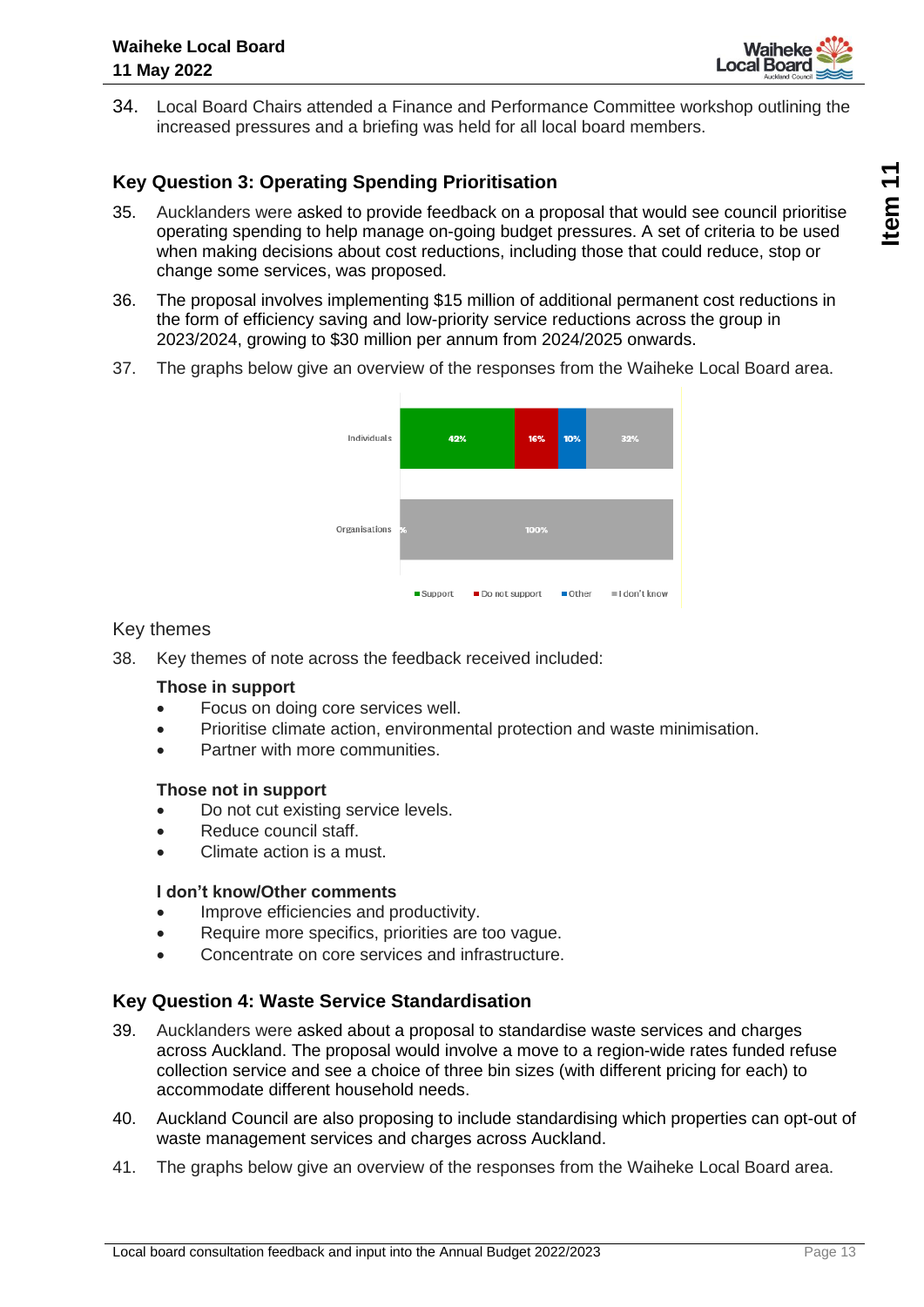



#### Key themes

42. Key themes of note across the feedback received included:

#### **Those supporting rates funded**

- Paying too much already.
- Waste is already minimal due to self management.
- Reintroduce weekly recycling (encourages recycling).
- Introduce weekly compost collection (community based).
- More education.

#### **Those not in support (prefer PAYT)**

- Minimise already via composting and minimisation.
- Polluter should pay.
- Encourages waste minimisation.
- Promote circular economy.

#### **Other comments:**

- Introduce food scrap service.
- Introduce bylaws to prevent waste.
- Understand where is recycling going.
- Incentivise waste minimisation.
- PAYT may disadvantage some communities.

#### **Recommendations on local matters**

- 43. This report allows the local board to recommend local matters to the Governing Body for consideration as part of the Annual Budget process, in June 2022. This includes:
	- proposed locally driven initiative capital projects outside local boards' decisionmaking responsibility
	- release of local board specific reserve funds.
	- local advocacy initiatives.

#### **Funding for Locally Driven Initiatives (LDI)**

- 44. Local boards are allocated funding for locally driven initiatives (LDI) annually, to spend on local projects or programmes that are important to their communities. Local boards have decision-making over the LDI funds but need approval from the Governing Body where:
	- operational LDI funding is to be converted into capital LDI funding.
	- the release of local board specific reserve funds is requested, which are being held by the council for a specific purpose.
	- a LDI capital project exceeds \$1 million.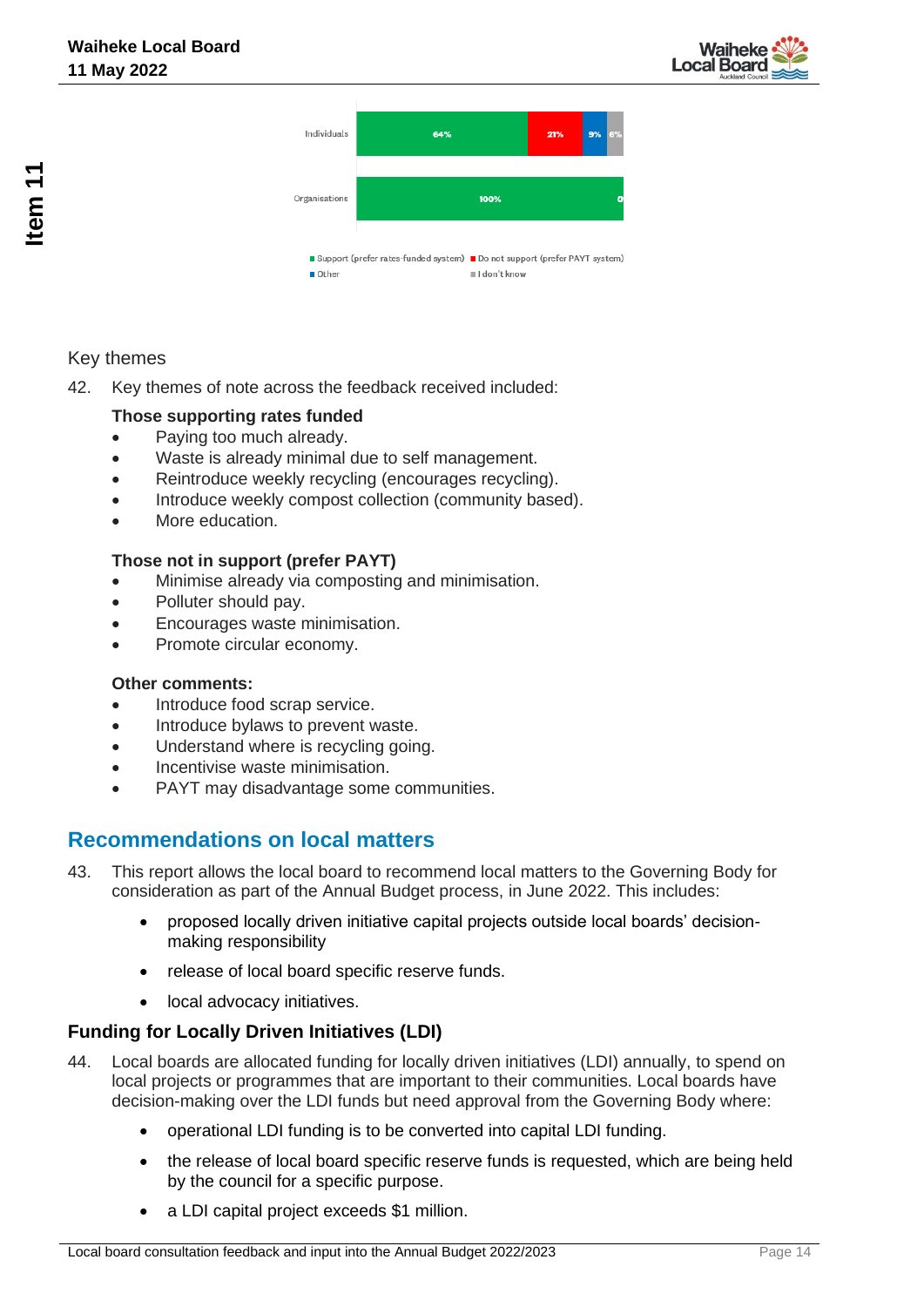

45. It is noted that the Waiheke Local Board received Governing Body approval in 2016 to allocate LDI funding to enable up to \$1m debt funded towards development of a swimming pool. This project is still being progressed with Te Huruhi School representatives and the Waiheke Pool Society.

#### **Local board advocacy**

- 46. Local boards are requested to provide approved advocacy initiatives which considers the consultation feedback above. This allows the Finance and Performance Committee to consider these advocacy items when making recommendations on the Annual Budget 2022/2023 to the Governing Body in June.
- 47. The board's draft feedback on regional topics and advocacy areas are attached (Attachment A and B).
- 48. The advocacy initiatives approved by the local board will be included as an appendix to the 2022/2023 Local Board Agreement.

### **Local board input on regional topics in the Annual Budget 2022-2023**

49. Local boards have a statutory responsibility for identifying and communicating the interests and preferences of the people in its local board area in relation to Auckland Council's strategies, policies, plans, and bylaws, and any proposed changes to be made to them. This report provides an opportunity for the local board to provide input on council's proposed Annual Budget 2022/2023.

#### **Tauākī whakaaweawe āhuarangi Climate impact statement**

- 50. The decisions recommended in this report are part of the Annual Budget 2022/2023 and local board agreement process to approve funding and expenditure over the next year.
- 51. Projects allocated funding through this Annual Budget process will all have varying levels of potential climate impact associated with them. The climate impacts of projects Auckland Council chooses to progress, are all assessed carefully as part of council's rigorous reporting requirements.

### **Ngā whakaaweawe me ngā tirohanga a te rōpū Kaunihera Council group impacts and views**

52. The Annual Budget 2022/2023 is an Auckland Council Group document and will include budgets at a consolidated group level. Consultation items and updates to budgets to reflect decisions and new information may include items from across the group.

#### **Ngā whakaaweawe ā-rohe me ngā tirohanga a te poari ā-rohe Local impacts and local board views**

- 53. The local board's decisions and feedback are being sought in this report. The local board has a statutory role in providing its feedback on regional plans.
- 54. Local boards play an important role in the development of the council's Annual Budget. Local board agreements form part of the Annual Budget. Local board nominees have also attended Finance and Performance Committee workshops on the Annual Budget.

#### **Tauākī whakaaweawe Māori Māori impact statement**

55. Many local board decisions are of importance to and impact on Māori. Local board agreements and the Annual Budget are important tools that enable and can demonstrate the council's responsiveness to Māori.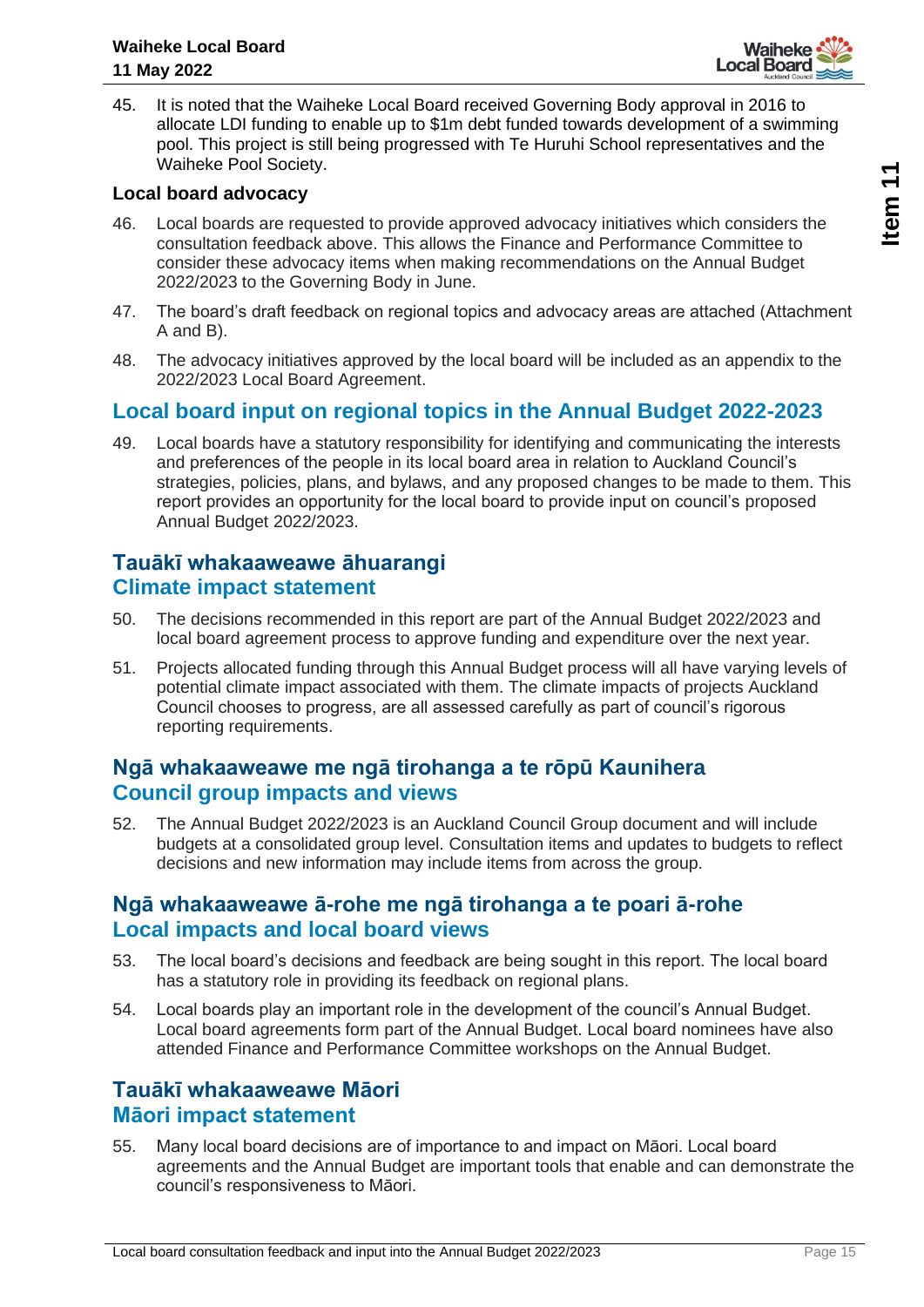- 56. Local board plans, developed in 2020 through engagement with the community including Māori, form the basis of local board area priorities. There is a need to continue to build relationships between local boards and iwi, and the wider Māori community.
- 57. Analysis provided of consultation feedback received on the proposed Annual Budget includes submissions made by mana whenua and the wider Māori community who have interests in the rohe / local board area.

- 58. Ongoing conversations between local boards and Māori will assist to understand each other's priorities and issues. This in turn can influence and encourage Māori participation in the council's decision-making processes.
- 59. Some projects approved for funding could have discernible impacts on Māori. The potential impacts on Māori, as part of any project progressed by Auckland Council, will be assessed appropriately and accordingly as part of relevant reporting requirements.

### **Ngā ritenga ā-pūtea Financial implications**

- 60. This report is seeking the local board's decisions on financial matters in the local board agreement that must then be considered by the Governing Body.
- 61. The local board also provides input to regional plans and proposals. There is information in the council's consultation material for each plan or proposal with the financial implications of each option outlined for consideration.

### **Ngā raru tūpono me ngā whakamaurutanga Risks and mitigations**

62. The council must adopt its Annual Budget, which includes local board agreements, by 30 June 2022. The local board is required to make recommendations on these local matters for the Annual Budget by mid May 2022 and present to the Finance and Performance Committee on 25 May, to enable and support the Governing Body to make decisions on key items to be included in the Annual Budget on 7 June 2022.

### **Ngā koringa ā-muri Next steps**

- 63. The local board will approve its local board agreement and corresponding work programmes in June 2022.
- 64. Recommendations and feedback from the local board will be provided to the Finance and Performance committee for consideration ahead of that Committee making recommendations to the Governing Body for decision.
- 65. The final Annual Budget 2022/2023 (including local board agreements) will be adopted by the Governing Body on 29 June 2022.

### **Ngā tāpirihanga Attachments**

| No.       | Title                                                                                   | Page |
|-----------|-----------------------------------------------------------------------------------------|------|
| A         | Waiheke Local Board input on regional topics in the proposed Annual<br>Budget 2022/2023 | 19   |
| <u>By</u> | Waiheke Local Board draft advocacy initiatives                                          |      |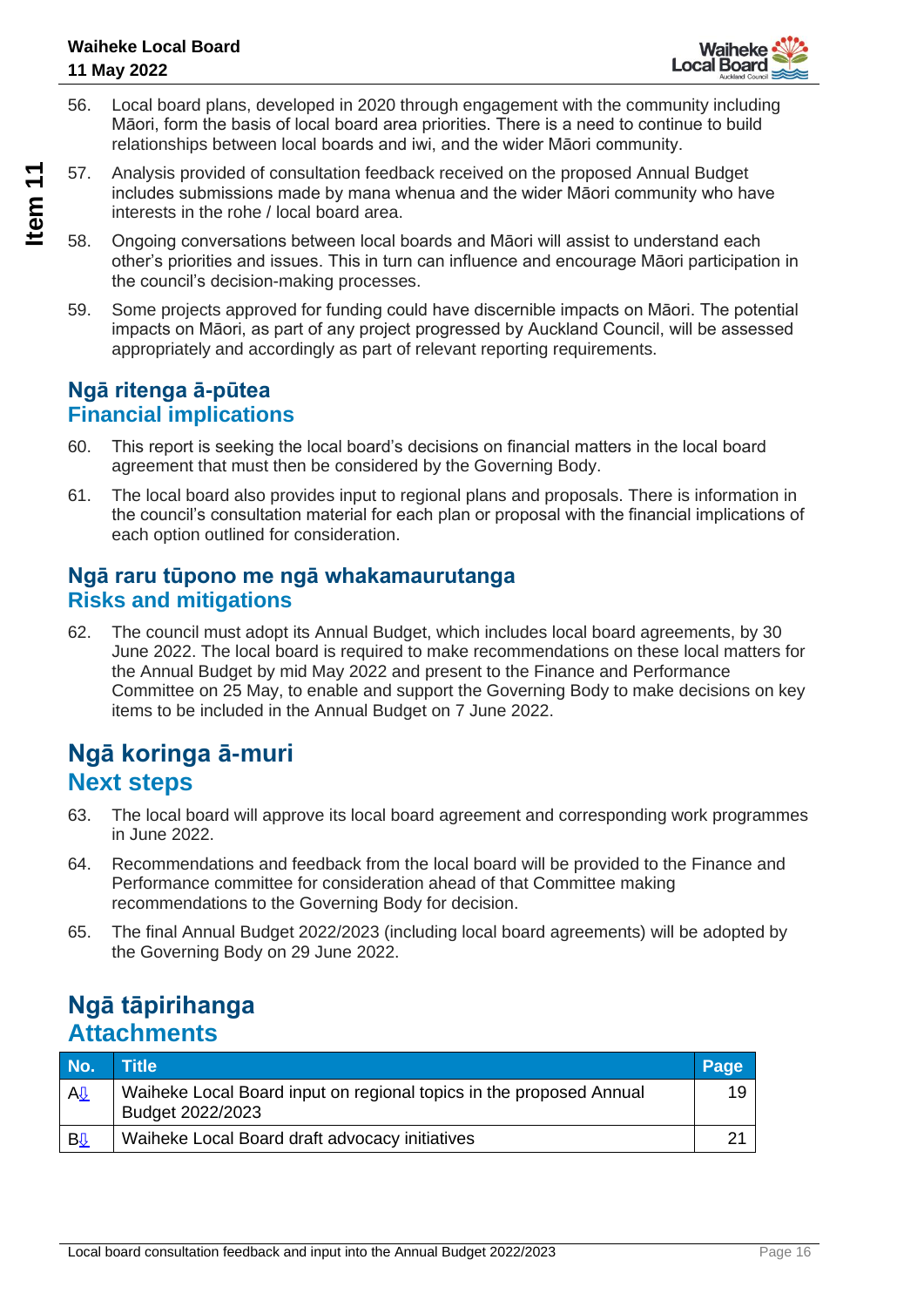

### **Ngā kaihaina Signatories**

| Author     | Janine Geddes - Senior Local Board Advisor                                               |
|------------|------------------------------------------------------------------------------------------|
| Authoriser | Glenn Boyd - Local Area Manager – Aotea/Great Barrier and Waiheke Local<br><b>Boards</b> |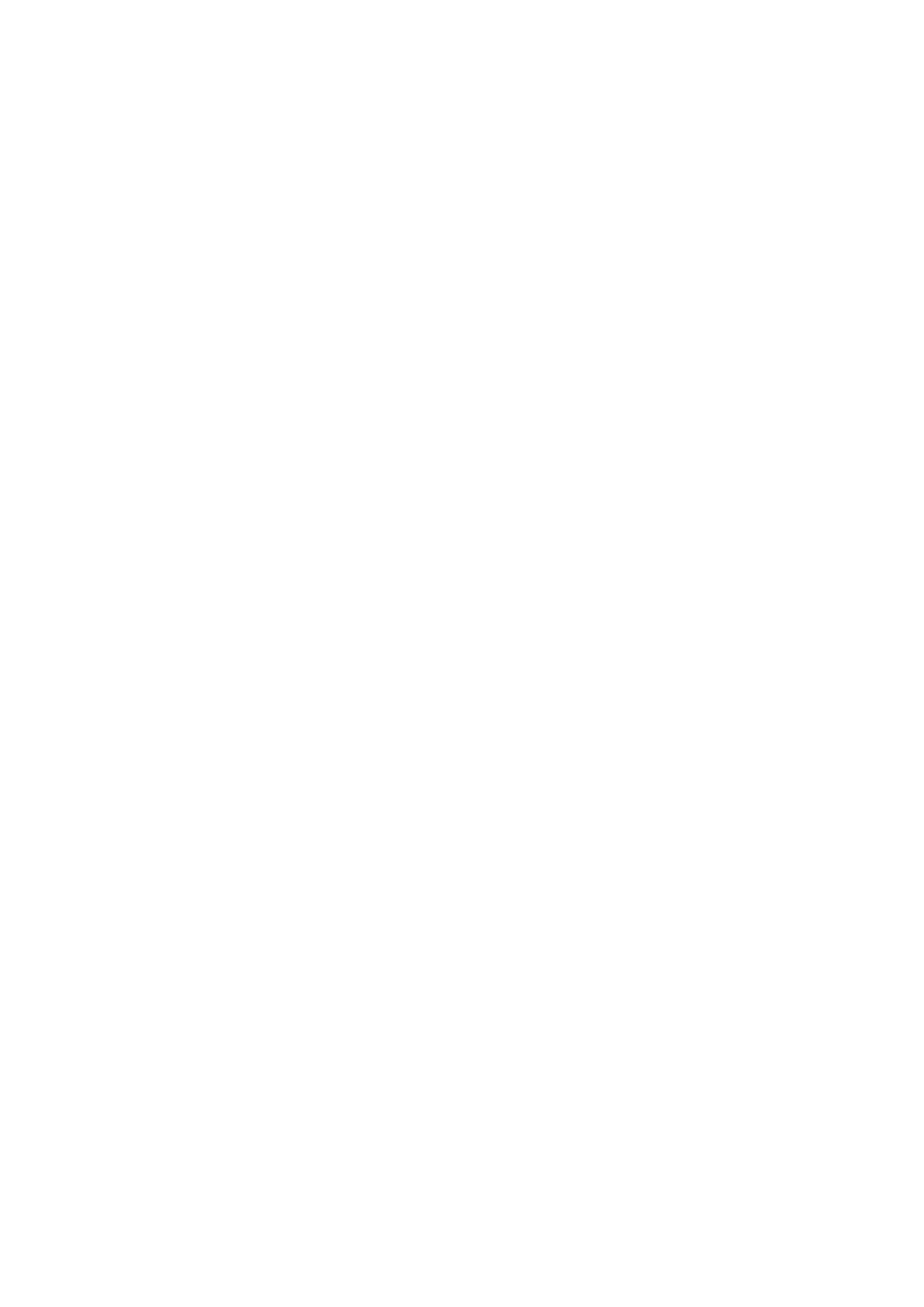

**Attachment A Item 11**

### <span id="page-18-0"></span>**Annual Budget 2022/2023**

### **Waiheke Local Board feedback on regional topics**

|                                         | Waiheke Local Board feedback on regional topics                                                                                 |                                    |                                                                                                                                                                                                                                                                                                                                                            | ↽          |
|-----------------------------------------|---------------------------------------------------------------------------------------------------------------------------------|------------------------------------|------------------------------------------------------------------------------------------------------------------------------------------------------------------------------------------------------------------------------------------------------------------------------------------------------------------------------------------------------------|------------|
| <b>Topic</b>                            | Proposal                                                                                                                        | <b>Support /</b><br>Do not support | <b>Local Board Input</b>                                                                                                                                                                                                                                                                                                                                   | Item       |
| Climate<br>Action                       | To introduce a climate<br>action targeted rate                                                                                  | Support                            | The board supports the proposed additional<br>investment in climate change, and notes:                                                                                                                                                                                                                                                                     |            |
|                                         |                                                                                                                                 |                                    | the current investment strategy<br>advantages the larger urban catchments<br>at the expense of the smaller and/or rural<br>catchments                                                                                                                                                                                                                      |            |
|                                         |                                                                                                                                 |                                    | The board support the investment in<br>$\bullet$<br>electrification.                                                                                                                                                                                                                                                                                       |            |
|                                         |                                                                                                                                 |                                    | The board support the continued<br>investment into the public transport<br>network to ensure rebuilding patronage<br>post COVID without sacrificing service<br>levels.                                                                                                                                                                                     | ⋖          |
|                                         |                                                                                                                                 |                                    | The board notes that the climate action<br>targeted rate will deliver initiatives across<br>all areas of Auckland equitably, not<br>necessary equally.                                                                                                                                                                                                     | Attachment |
| <b>Budget</b><br><b>Pressures</b>       | To manage on-going<br>budget pressures                                                                                          | Support                            | The board notes local budgets need to be<br>$\bullet$<br>retained to enable local delivery of<br>projects which support the council's<br>direction and the local board plan. The<br>Waiheke Local Board budget is already<br>very small and focused on core services<br>and facilities and any reduction will have<br>a disproportionate impact on Waiheke |            |
| Operating<br>Spending<br>Prioritisation | On how council will<br>choose which services to<br>reduce, stop or change                                                       | Support                            | The board supports the continued<br>$\bullet$<br>investment into the public transport<br>network to ensure rebuilding patronage<br>post COVID without sacrificing service<br>levels.                                                                                                                                                                       |            |
| Waste                                   | To move from a planned<br>region-wide pay-as-you-<br>throw system to a region-<br>wide rates-funded refuse<br>collection system | Support                            | In line with the Tīkapa Moana Hauraki<br>$\bullet$<br>Gulf Islands WMMP 2018 the board<br>requests support for community-led food<br>scrap solutions, including a review of<br>previous local schemes and trials, prior to<br>introducing a food scraps targeted rate for<br>Waiheke Island as planned.                                                    |            |
|                                         | To standardise the opt-out<br>rules for residential multi-<br>unit developments (10 or<br>more units)                           | N/C                                | $\bullet$                                                                                                                                                                                                                                                                                                                                                  |            |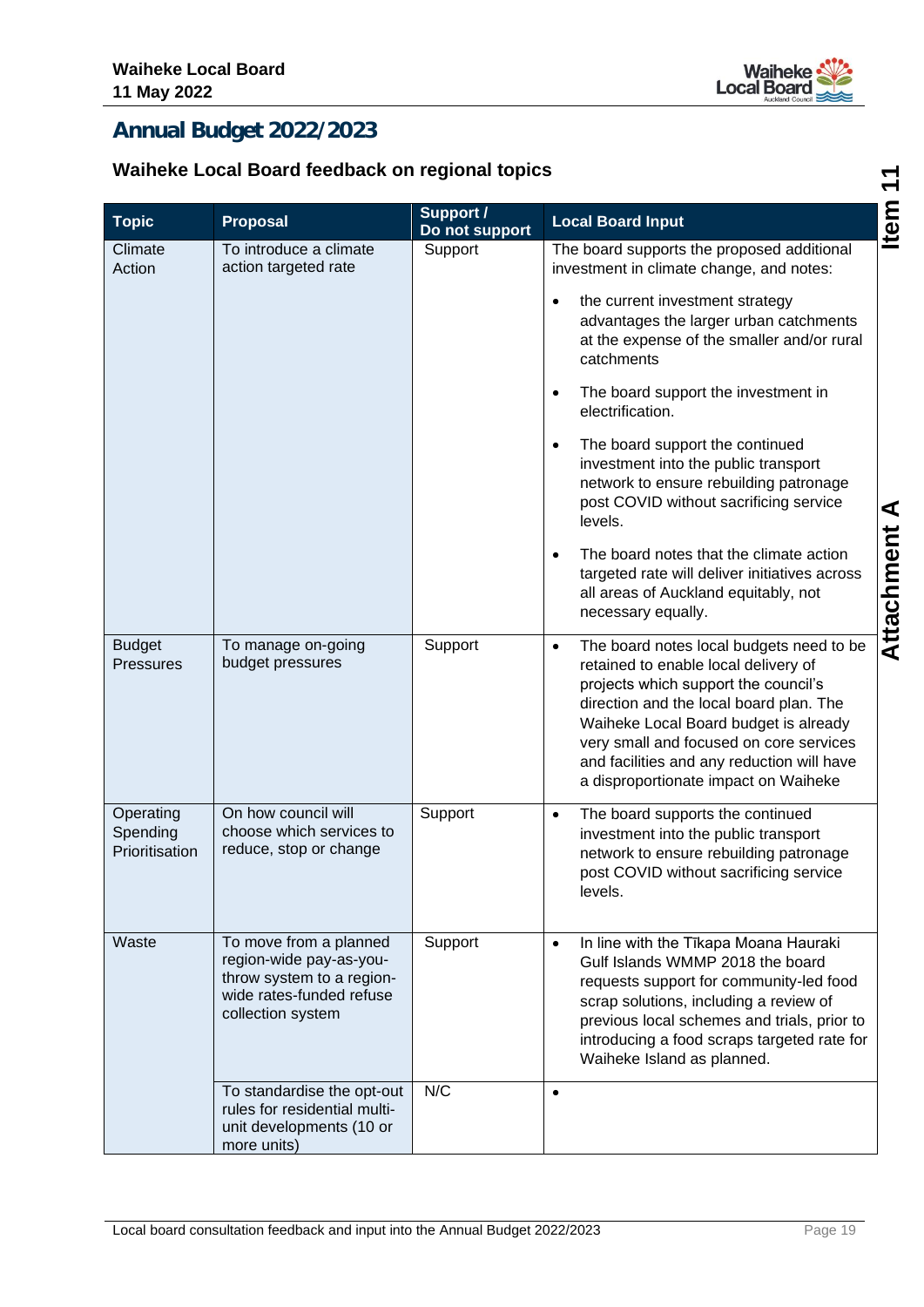

| To standardise the opt-out<br>rules for residential and<br>lifestyle properties with<br>between two and nine<br>units | N/C |  |
|-----------------------------------------------------------------------------------------------------------------------|-----|--|
| To standardise the opt-out<br>rules for non-residential<br>properties                                                 | N/C |  |
| To apply a minimum base<br>charge to every<br>separately used or<br>inhabited part of a<br>property                   | N/C |  |

| <b>Topic</b> | <b>Proposal</b>                                                                                                                                                                                                | <b>Local Board Input</b> |
|--------------|----------------------------------------------------------------------------------------------------------------------------------------------------------------------------------------------------------------|--------------------------|
| Other Issues | Any other issues,<br>including:<br>• Local board decision-<br>making over local<br>community services<br>• Tūpuna Maunga<br><b>Authority Operational</b><br>Plan 2022/2023<br>• Changes to fees and<br>charges | N/C                      |

**Waiheke Local Board key advocacy initiatives**

**Refer to Attachment B**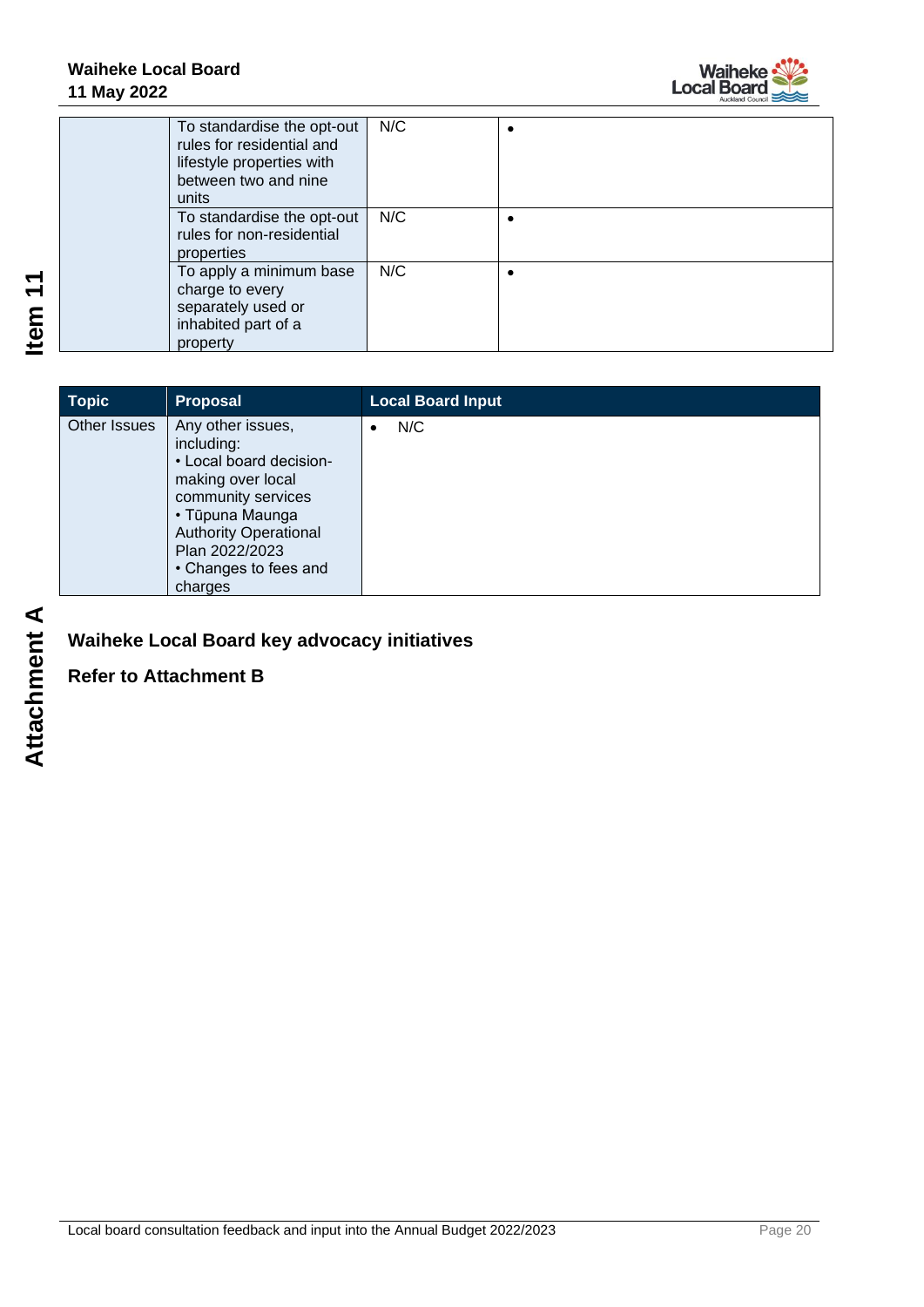

### <span id="page-20-0"></span>**Advocacy initiatives**

A key role of the local board is to advocate for initiatives that the local board may not have decisionmaking responsibilities or funding for in this 10-year Budget, but recognise the value it will add to the local community.

Key advocacy areas for this local board include:

| Initiative                                                                                                                                                                                | Description                                                                                                                                                                                                                                                                                                                                                                                                                                                                                                                                                                                                                                                                                                                                                                                                          | Advocating to                                                     |
|-------------------------------------------------------------------------------------------------------------------------------------------------------------------------------------------|----------------------------------------------------------------------------------------------------------------------------------------------------------------------------------------------------------------------------------------------------------------------------------------------------------------------------------------------------------------------------------------------------------------------------------------------------------------------------------------------------------------------------------------------------------------------------------------------------------------------------------------------------------------------------------------------------------------------------------------------------------------------------------------------------------------------|-------------------------------------------------------------------|
| <b>Priority Advocacy Areas FY23</b>                                                                                                                                                       |                                                                                                                                                                                                                                                                                                                                                                                                                                                                                                                                                                                                                                                                                                                                                                                                                      |                                                                   |
| Retention of funding allocated<br>to the Mātiatia Strategic Plan                                                                                                                          | The board is progressing a strategic plan for<br>council-owned land at Mātiatia and requests<br>that any future development is guided by<br>this plan and appropriate funding is<br>allocated within the Long-term Plan 2021-<br>2031 (LTP) and continues to be allocated in<br>the Regional Land Transport Plan 2021-2031<br>(RLTP) for both transport and non-<br>transport infrastructure related priorities.                                                                                                                                                                                                                                                                                                                                                                                                     | Governing Body<br><b>Auckland Transport</b><br>Waka Kotahi        |
| Including Waiheke ferry services<br>within the Public Transport<br>Operation Model (PTOM),<br>including an integrated<br>ticketing system                                                 | Passenger ferry services from Mātiatia and<br>Kennedy Point wharves need to be<br>incorporated into the Public Transport<br>Operation Model (PTOM) system to ensure<br>resilience, equity and affordability. The<br>matter is being actively pursued with the<br>Governing Body, Auckland Transport and<br>the Minister of Transport.                                                                                                                                                                                                                                                                                                                                                                                                                                                                                | <b>Auckland Transport</b><br>Governing Body<br>Central government |
| Retention of funding to deliver<br>the Waiheke 10-year Transport<br>Plan providing safer roading<br>and infrastructure that supports<br>Waiheke's character and water<br>management needs | In line with the Waiheke 10-year Transport<br>Plan and the Memorandum of<br>Understanding with Auckland Transport,<br>the board requests retention of funding to<br>deliver safer quality roading, footpaths and<br>a cycling network to a standard consistent<br>with the rest of Auckland (taking into<br>account Waiheke's character). This<br>includes safe school travel networks.<br>Effective water management using water<br>sensitive design techniques to cope with<br>road run-off are also essential. The board<br>also seeks a review of the criteria for<br>transport infrastructure investment to<br>ensure it takes account of populations,<br>which substantially fluctuate due to visitors.<br>Extension of the New Zealand Cycle Trail<br>through Waiheke continues to be a future<br>aspiration. | <b>Auckland Transport</b><br>Governing Body                       |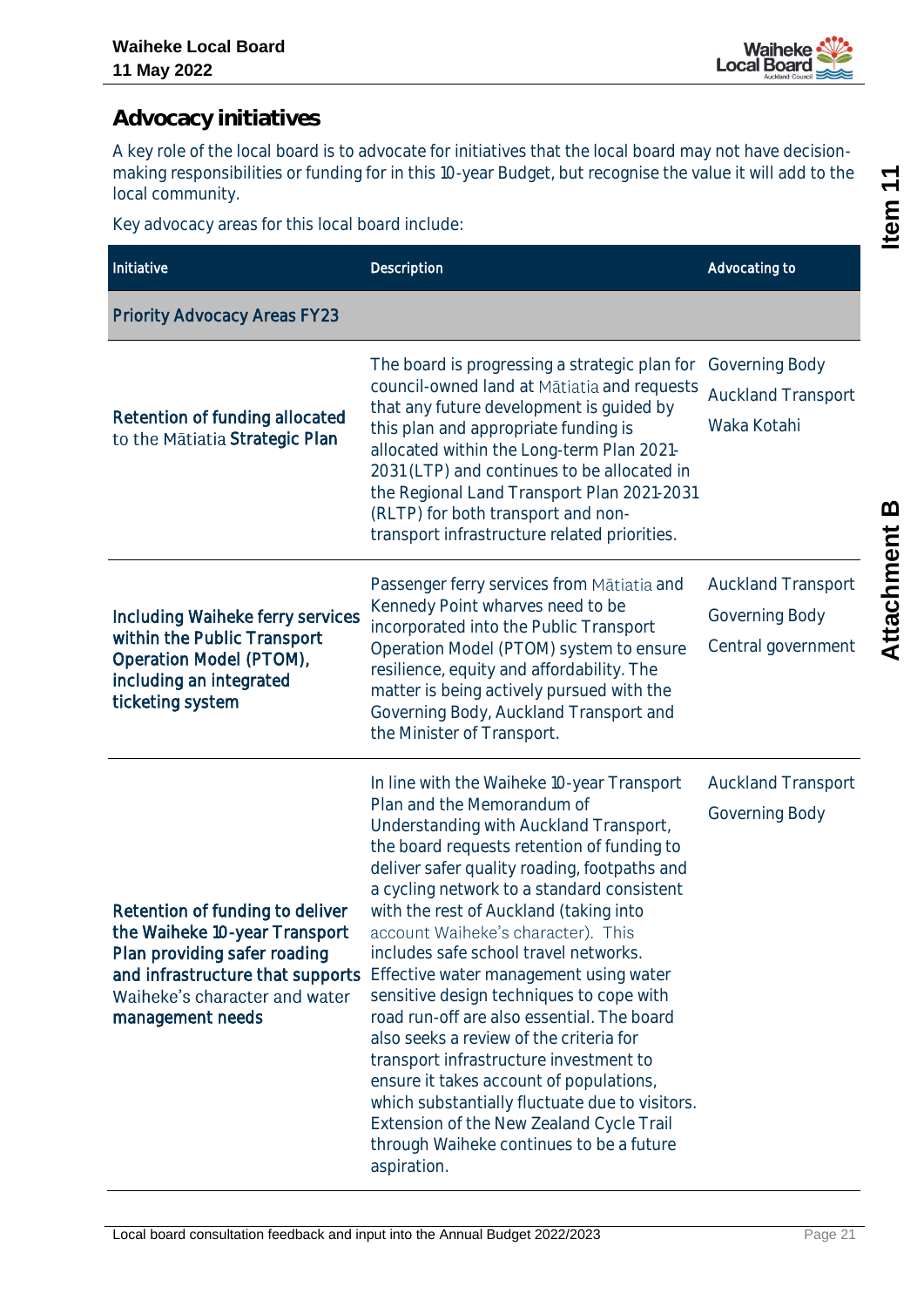

|                   | Initiative                   | Description                                                                                                                                                                                                                                                                                                                                                                                                                                                                                                                                                                                                                                                                  | Advocating to                                                            |
|-------------------|------------------------------|------------------------------------------------------------------------------------------------------------------------------------------------------------------------------------------------------------------------------------------------------------------------------------------------------------------------------------------------------------------------------------------------------------------------------------------------------------------------------------------------------------------------------------------------------------------------------------------------------------------------------------------------------------------------------|--------------------------------------------------------------------------|
| Item <sub>1</sub> | <b>Visitor Impact</b>        | Waiheke Island is considered an island<br>sanctuary in the Hauraki Gulf, and an<br>environmental and arts destination. The<br>board seeks appropriate funding for<br>increased services, infrastructure,<br>monitoring, maintenance and improvement<br>projects which address the impact of<br>tourism while also providing local benefit.<br>Finalisation and implementation of the<br>Destination Management Plan will be key for<br>this priority.                                                                                                                                                                                                                        | Governing Body<br><b>Auckland Unlimited</b><br><b>Auckland Transport</b> |
| മ<br>Attachment   | Helipad consenting framework | The board supports a review of all<br>helicopter activity to inform funded HGIDP<br>plan changes so all resource applications for<br>helicopter pads and associated movements<br>and flight paths are publicly notified. That<br>will enable other users of airspace, critical<br>services, the community, environmental<br>specialists and advocates, to contribute<br>meaningfully.<br>That would help address the issues of loss<br>of public amenity, natural ecosystems,<br>cultural values, the impacts on the visitor<br>economy, the right to quiet enjoyment of<br>life, the current lack of alignment with the<br>Local Board Plan, and public safety<br>concerns. | Governing Body<br><b>Auckland Transport</b>                              |
|                   | <b>Carbon Reduction</b>      | The effect of climate change on our<br>environment will be catastrophic and the<br>board encourage and support urgent carbon<br>reduction initiatives.<br>In addition to the board's Climate Action<br>Plan there are a number of local low carbon<br>initiatives in progress:<br><b>Ngahere Strategy</b><br>Community composting projects<br>Community resource recovery park<br>$\bullet$<br>Electric Island Waiheke partnership<br>Electric vehicle and bike charging<br>station installation<br>Electric bus and waste collection<br>vehicles                                                                                                                            | Governing Body<br>Auckland<br>Transport,<br>Central<br>Government        |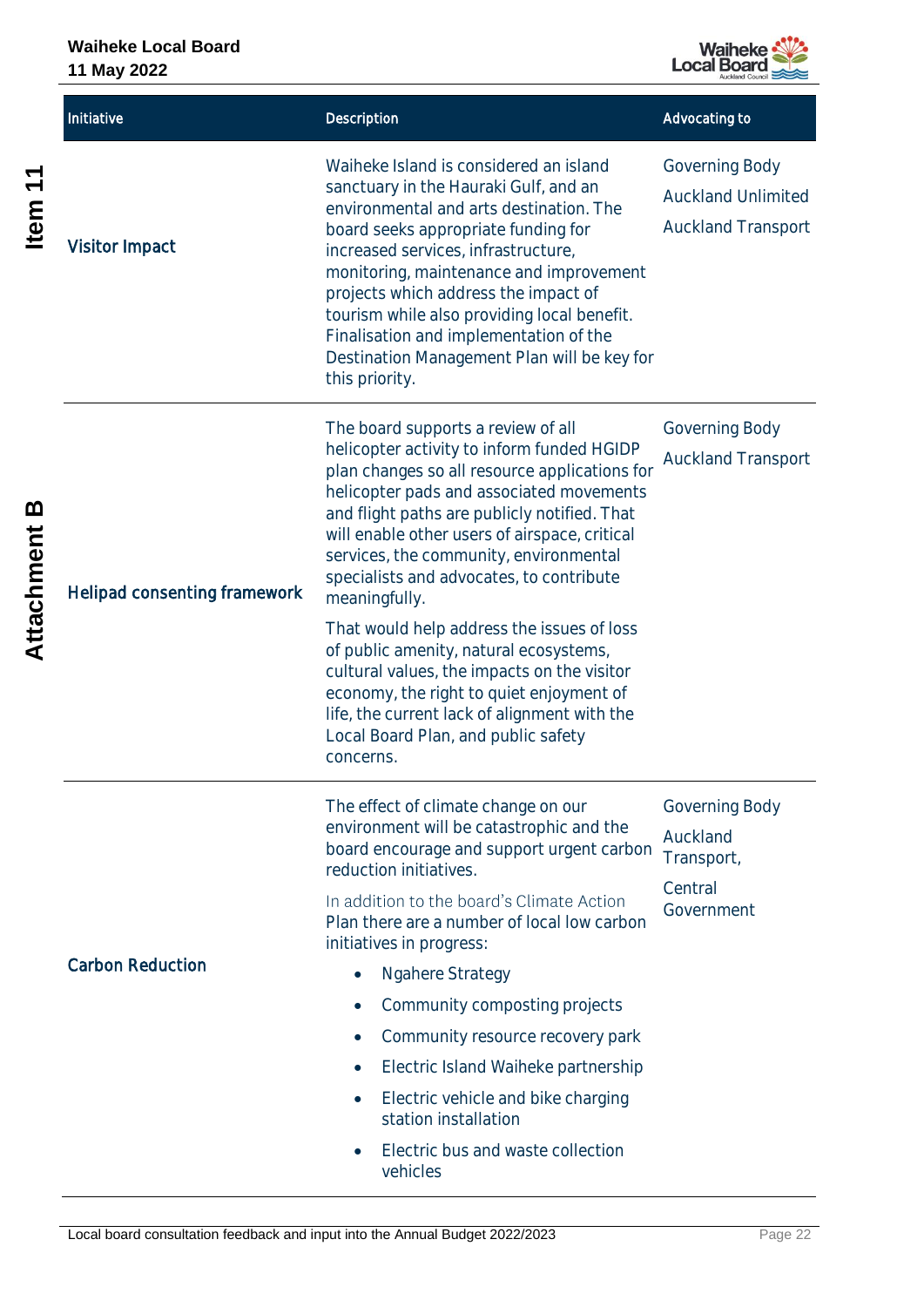#### **Waiheke Local Board 11 May 2022**

# **Waiheke**<br>Local Board

| Initiative                                                                    | Description                                                                                                                                                                                                                                                                                                                                                                                                                                                                          | Advocating to  |
|-------------------------------------------------------------------------------|--------------------------------------------------------------------------------------------------------------------------------------------------------------------------------------------------------------------------------------------------------------------------------------------------------------------------------------------------------------------------------------------------------------------------------------------------------------------------------------|----------------|
|                                                                               | Slower speeds review<br>$\bullet$                                                                                                                                                                                                                                                                                                                                                                                                                                                    |                |
| Review into regulatory<br>monitoring and compliance<br>enforcement resourcing | The board request the Governing Body<br>review regulatory compliance enforcement<br>across Auckland Council and consider<br>allocation of additional funding to increase<br>local service levels for compliance activities<br>including animal management staffing,<br>sediment prevention, Responsible Camping<br>Ambassadors during peak season,<br>particularly at night when vehicles are<br>parked up, due to concern over Council's<br>lack of capacity to enforce its bylaws. | Governing Body |

Item<sub>11</sub>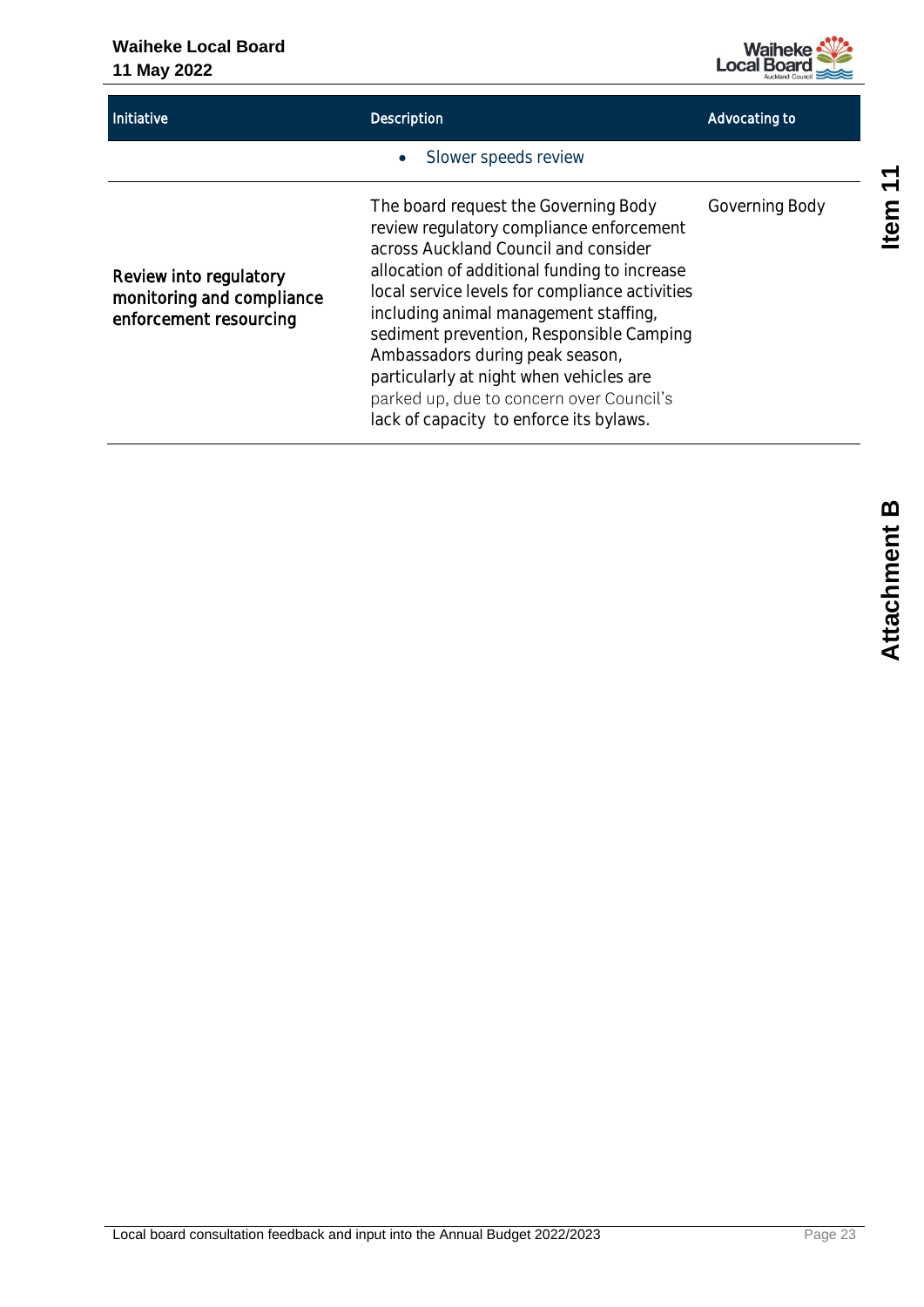

|                   | The board will also continue to advocate in the following areas:                      |                                                                                                                                                                                                                                                                                                                                                                                                                                                                                                                   |                                             |
|-------------------|---------------------------------------------------------------------------------------|-------------------------------------------------------------------------------------------------------------------------------------------------------------------------------------------------------------------------------------------------------------------------------------------------------------------------------------------------------------------------------------------------------------------------------------------------------------------------------------------------------------------|---------------------------------------------|
| Item <sub>1</sub> |                                                                                       | Marine protection and restoration continue<br>to be a priority. The board funds and/or<br>actively supports a number of local<br>initiatives such as:                                                                                                                                                                                                                                                                                                                                                             | Governing Body<br>Central<br>Government     |
|                   |                                                                                       | Rāhui<br>$\bullet$                                                                                                                                                                                                                                                                                                                                                                                                                                                                                                |                                             |
|                   | Marine protection and                                                                 | Water quality and marine education<br>initiatives                                                                                                                                                                                                                                                                                                                                                                                                                                                                 |                                             |
|                   | restoration                                                                           | Waterway enhancement projects<br>$\bullet$                                                                                                                                                                                                                                                                                                                                                                                                                                                                        |                                             |
|                   |                                                                                       | Marine reserve development<br>$\bullet$                                                                                                                                                                                                                                                                                                                                                                                                                                                                           |                                             |
|                   |                                                                                       | Community initiatives such as the<br>$\bullet$<br>Waiheke Marine Project and Kelp<br>management projects                                                                                                                                                                                                                                                                                                                                                                                                          |                                             |
|                   |                                                                                       | Environmental grants                                                                                                                                                                                                                                                                                                                                                                                                                                                                                              |                                             |
| <u>ന</u>          |                                                                                       | The board supports continued progression<br>of marine protection via advocacy within the<br>Hauraki Gulf Forum.                                                                                                                                                                                                                                                                                                                                                                                                   |                                             |
| <b>Attachment</b> | Wetland and waterway<br>protection                                                    | There should be a greater focus on<br>protection of wetlands and waterways.<br>Sedimentation management is essential, as<br>is testing and monitoring our marine<br>environment and waterways. More resource<br>is required to ensure environmental<br>protection and enforcement.                                                                                                                                                                                                                                | Governing Body<br><b>Auckland Transport</b> |
|                   | Regional coastal asset funding<br>to remediate/relocate/replace<br><b>Rakino Hall</b> | Rakino Hall has been progressively<br>deteriorating over the last 15 years with<br>limited maintenance. The hall provides<br>shelter for those waiting for boats or ferries,<br>supports community development, and<br>serves emergency management purposes.<br>Remediation, relocation, or replacement is<br>necessary to continue to provide a public<br>facility on the island. Renewal budgets are<br>insufficient to resolve the issue and the<br>board seek coastal asset funding to support<br>resolution. | Governing Body                              |
|                   | Catchment management<br>planning                                                      | Funding for the development and<br>implementation of Catchment and/or<br>Stormwater managements plans and<br>progressive upgrade of stormwater<br>infrastructure is essential. This includes<br>flooding and stormwater management,                                                                                                                                                                                                                                                                               | Governing Body                              |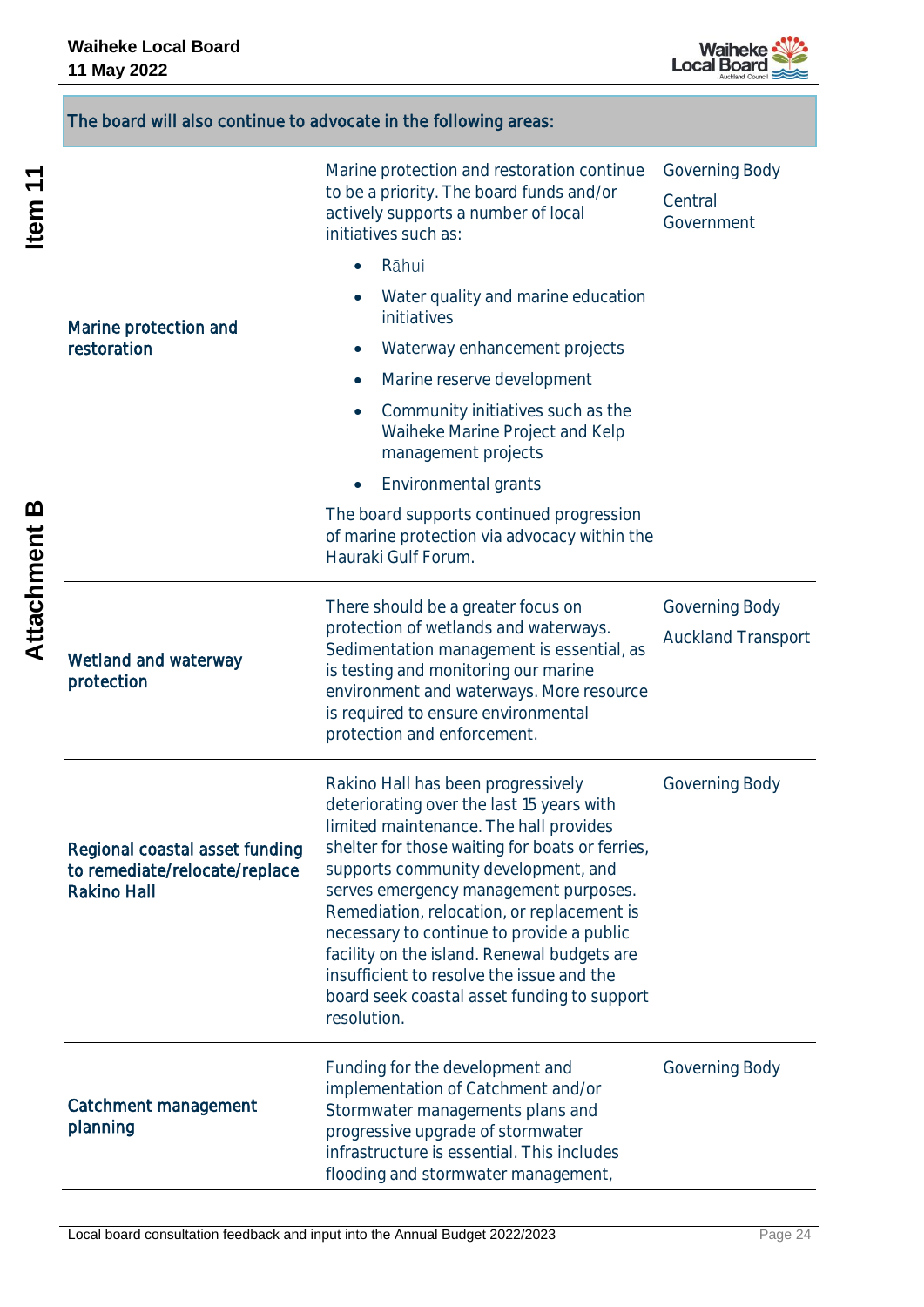

|                                                        | ensuring adequate capacity within the<br>aquifer, monitoring of the drainage network<br>and appropriate maintenance and<br>infrastructure development using low<br>impact design.                                                                                                                                                                                                                                                                                                                                                                                                                                                                      |                                                       |
|--------------------------------------------------------|--------------------------------------------------------------------------------------------------------------------------------------------------------------------------------------------------------------------------------------------------------------------------------------------------------------------------------------------------------------------------------------------------------------------------------------------------------------------------------------------------------------------------------------------------------------------------------------------------------------------------------------------------------|-------------------------------------------------------|
| <b>Accommodation Providers</b><br>Targeted Rate (APTR) | The Waiheke Local Board request that the<br><b>Accommodation Providers Targeted Rate</b><br>(APTR) be revoked or at the least Waiheke<br>is moved from Zone B to Zone C. Feedback<br>notes the rate is inequitable as is not<br>universally applied to similar areas in<br>Auckland, the burden of cost falls on<br>Auckland travellers (65% to 70% of users<br>historically), is not applied ot other<br>providers of visitor services e.g. ferries. The<br>Waiheke Local Board Plan commits council<br>to incentivise long term stays over day<br>trippers but the APTR disincentivizes<br>accommodation provision and incentivises<br>day trippers. | Governing Body                                        |
| <b>Community Swimming Pool</b>                         | A feasibility study into developing a<br>community swimming pool on three sites<br>has been completed and the board has<br>granted funding to the Waiheke Pool Society<br>for a business case to consider development<br>for the Te Huruhi School Pool.<br>Note the Waiheke Local Board received<br>Governing Body approval in 2016 to allocate<br>LDI funding to enable up to \$1m debt<br>funded towards development of a swimming<br>pool.                                                                                                                                                                                                          | Governing Body                                        |
| Devolution of decision-making<br>to Local Boards       | With the extension of the Governance pilot,<br>the board seeks active support from the<br>Governing Body and council controlled<br>organisations for the agreed Waiheke Pilot<br>to provide an increased level of decision-<br>making and greater flexibility on matters<br>such as transport and place-shaping<br>projects. The pilot also provides an<br>opportunity for local policy and planning<br>issues to be advanced and for increased<br>local operations leadership.<br>The Auckland Transport Memorandum of<br>Understanding formalises the working<br>relationship with the local board.                                                  | Governing Body<br>Council controlled<br>organisations |

Item<sub>11</sub>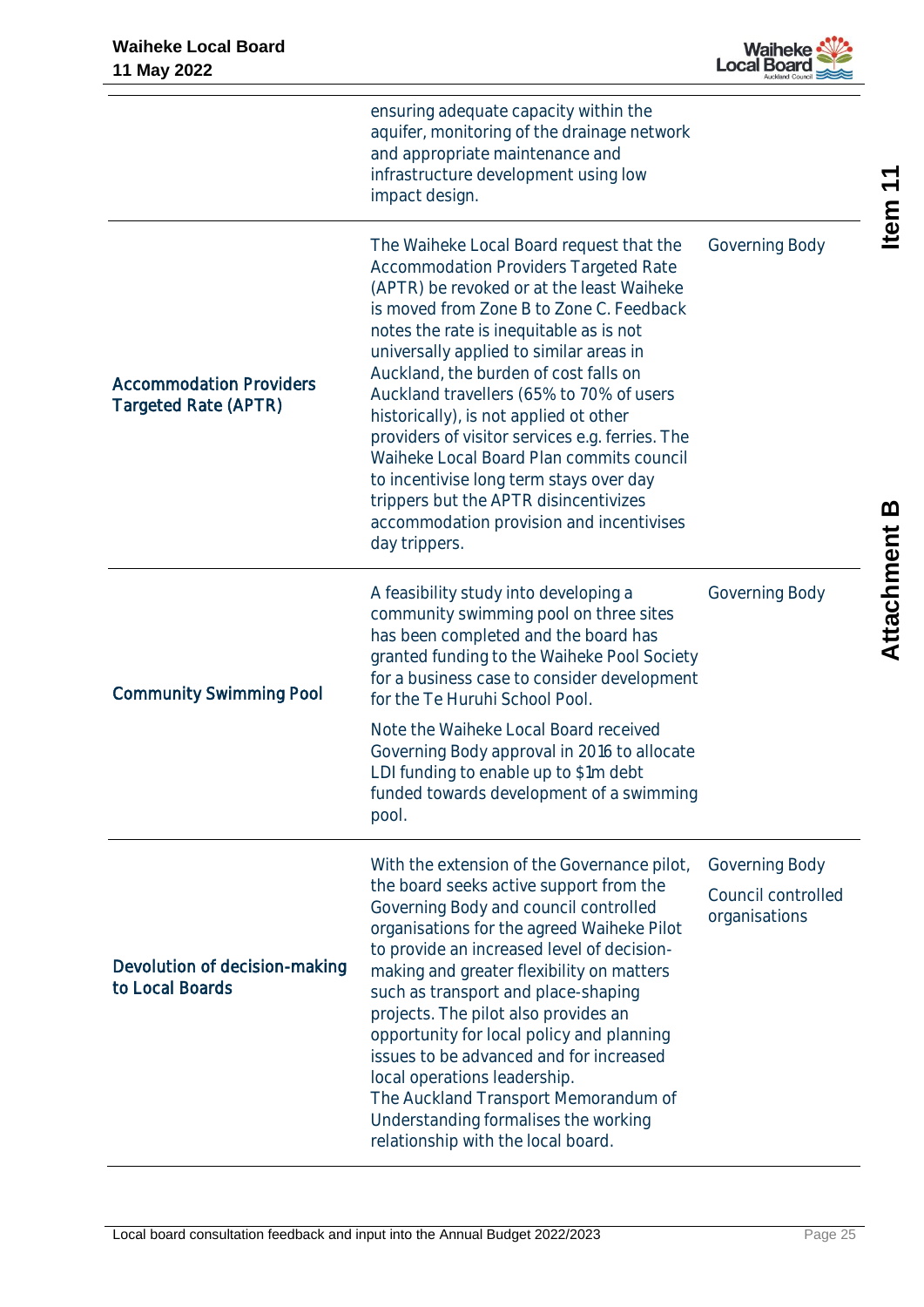

| $\blacktriangledown$<br><b>Item</b> | Pest Plant management in road<br>corridors                                                         | Road corridors are major pathways for<br>weeds and failure to manage this issue<br>creates a disincentive for adjoining<br>landowners to manage pest plants on their<br>properties. Auckland Council needs to set<br>an example of good management practice<br>using a 'minimum herbicide' approach and<br>working with volunteers and adjoining<br>landowners.                                                                                                                                                                                                                                                                                                                                                                                                 | Governing Body                                                                   |
|-------------------------------------|----------------------------------------------------------------------------------------------------|-----------------------------------------------------------------------------------------------------------------------------------------------------------------------------------------------------------------------------------------------------------------------------------------------------------------------------------------------------------------------------------------------------------------------------------------------------------------------------------------------------------------------------------------------------------------------------------------------------------------------------------------------------------------------------------------------------------------------------------------------------------------|----------------------------------------------------------------------------------|
| m<br>Attachment                     | Affordable housing, emergency<br>housing, worker<br>accommodation, senior housing<br>and aged care | The number of Waiheke residents aged 65-<br>plus has increased by 53.7 per cent since<br>2006 and there is a lack of residential care<br>and respite facilities to meet the needs of<br>this ageing population. There is also a lack<br>of affordable housing options.<br>The board supports a number of local<br>initiatives such as:<br>Progressing the Waiheke Housing<br>Strategy<br>Working with community groups to<br>progress aged care facilities<br><b>Supporting Healthy Homes</b><br>programmes<br>Advocating for regulation changes,<br>to meet identified community<br>housing needs<br>Funding for local community<br>housing organisations<br>Implementation of Waiheke Area Plan<br>recommendations will also be progressed<br>once finalised. | Governing Body<br>Eke Panuku<br>Development<br>Auckland<br>Central<br>Government |
|                                     | Artworks complex upgrade                                                                           | The board requests that the Governing Body Governing Body<br>address the inequity of legacy funding for<br>art galleries, and develop a policy<br>framework for determining the funding of<br>asset-based services, which include<br>community art galleries as a priority.<br>The Artworks complex provides a valuable<br>arts and culture facility for the community<br>and for visitors to the island. Governing<br>Body support is required to progress future<br>upgrades of the complex.                                                                                                                                                                                                                                                                  |                                                                                  |
|                                     | Sustainable safe transport                                                                         | Safe active transport options such as                                                                                                                                                                                                                                                                                                                                                                                                                                                                                                                                                                                                                                                                                                                           | <b>Auckland Transport</b>                                                        |